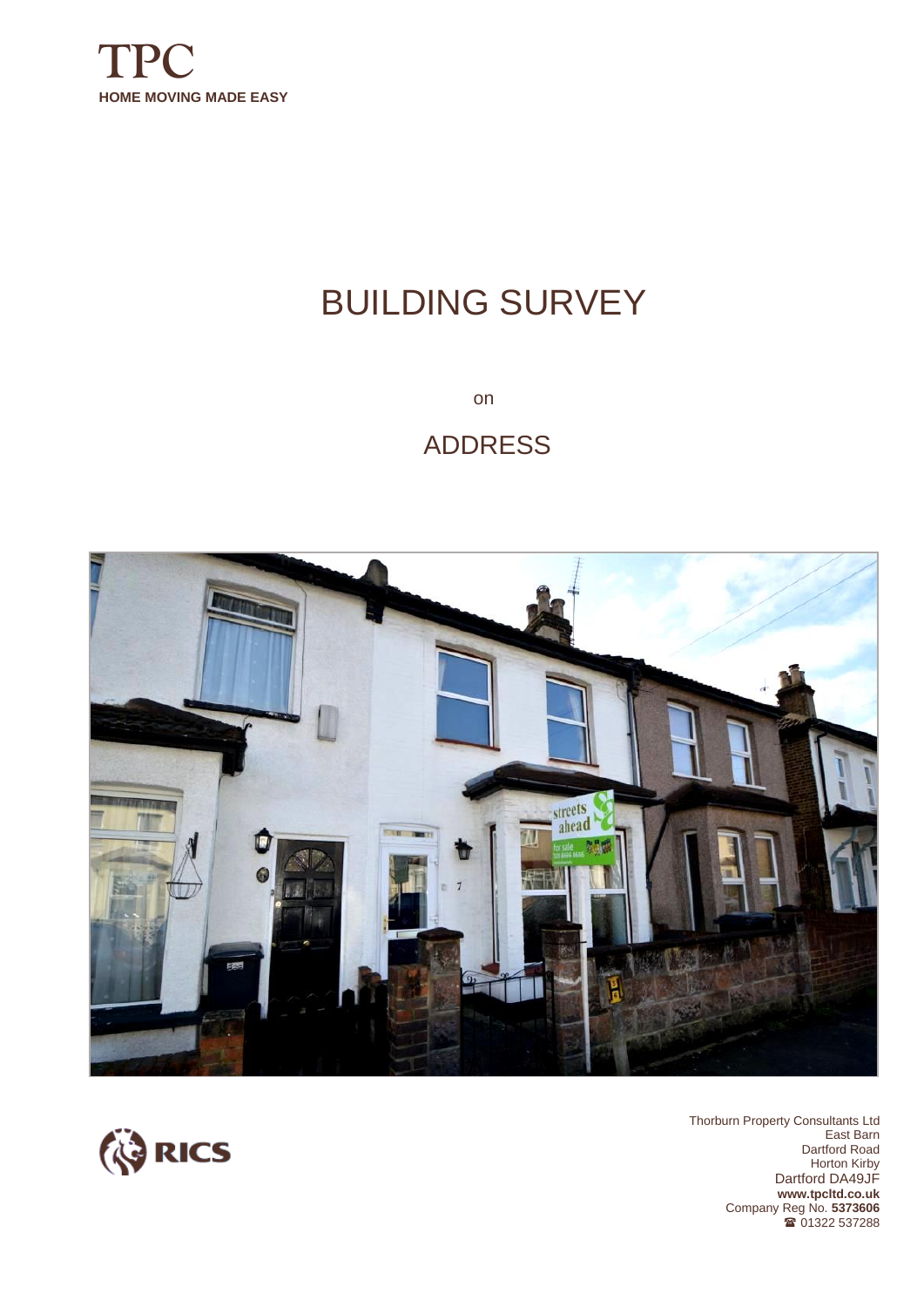

#### **CONTENTS**

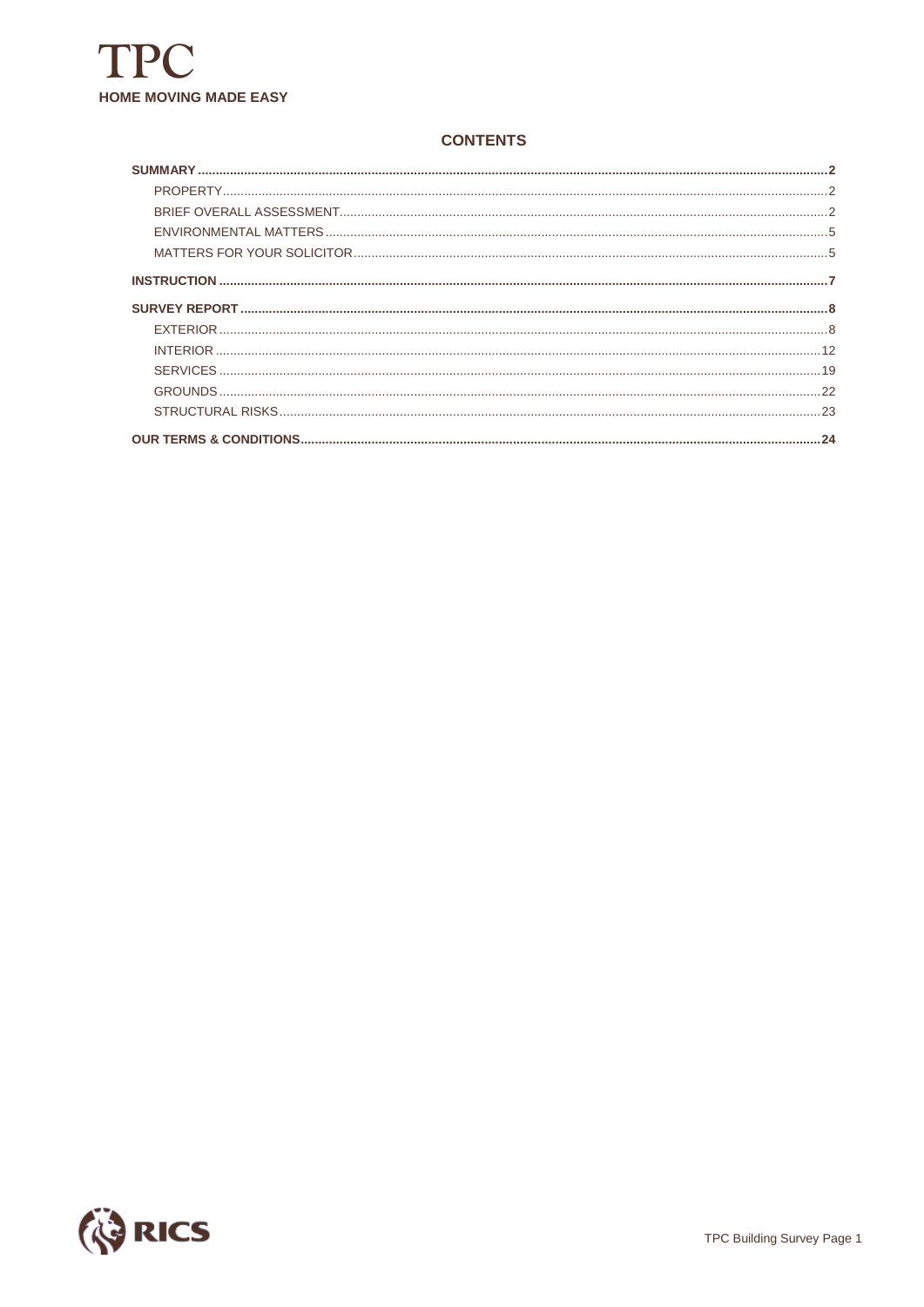

### **SUMMARY**

| <b>PROPERTY</b>                           |                                                                                                                                                                                                                         |
|-------------------------------------------|-------------------------------------------------------------------------------------------------------------------------------------------------------------------------------------------------------------------------|
| Property address                          | Address                                                                                                                                                                                                                 |
| <b>Brief description</b>                  | The property comprises traditional design, with solid load-bearing masonry<br>walls under a timber pitched roof weathered by tiles. The living<br>accommodation is on two floors and there is a small-size rear garden. |
| Property type                             | Terraced house.                                                                                                                                                                                                         |
| Year built                                | c.1900.                                                                                                                                                                                                                 |
| Accommodation                             | Entrance Hall, Reception Room, Kitchen/Breakfast Room, Kitchen,<br>3 Bedrooms & Shower Room.                                                                                                                            |
| Tenure                                    | It is understood that the property is freehold and that full vacant possession<br>will be granted upon completion, but your solicitor must confirm this.                                                                |
| Size in square metres                     | 92 GIFA. (approx.)                                                                                                                                                                                                      |
| Insurance reinstatement cost              | £225,000                                                                                                                                                                                                                |
| <b>BRIEF OVERALL</b><br><b>ASSESSMENT</b> | The property appears generally serviceable, however it requires damp<br>remediation works and general remedial repair and upgrade to ensure its<br>long-term integrity.                                                 |
| <b>SERIOUS DEFECTS</b>                    | None to the property under inspection.                                                                                                                                                                                  |
| <b>ESSENTIAL REPAIRS</b>                  |                                                                                                                                                                                                                         |
| Chimneystacks                             | Make good to the top rendered flaunchings and apply water repellent<br>coating to the tops and sides of the stacks. Add appropriate waterproof top                                                                      |

coating to the tops and sides of the stacks. Add appropriate waterproof top protection to the chimneypots (without) to prevent damp ingress decay. Repair/replace the lead flashings and carry out masonry, crack and pointing repair and ensure that the top and surrounds are made watertight. Ensure the sealed flue to the rear remaining stack (single storey projection) is vented to mitigate the risk of consequential condensation decay, and that the base is adequately supported (necessary to remove the coverings to establish whether remedial action is required).

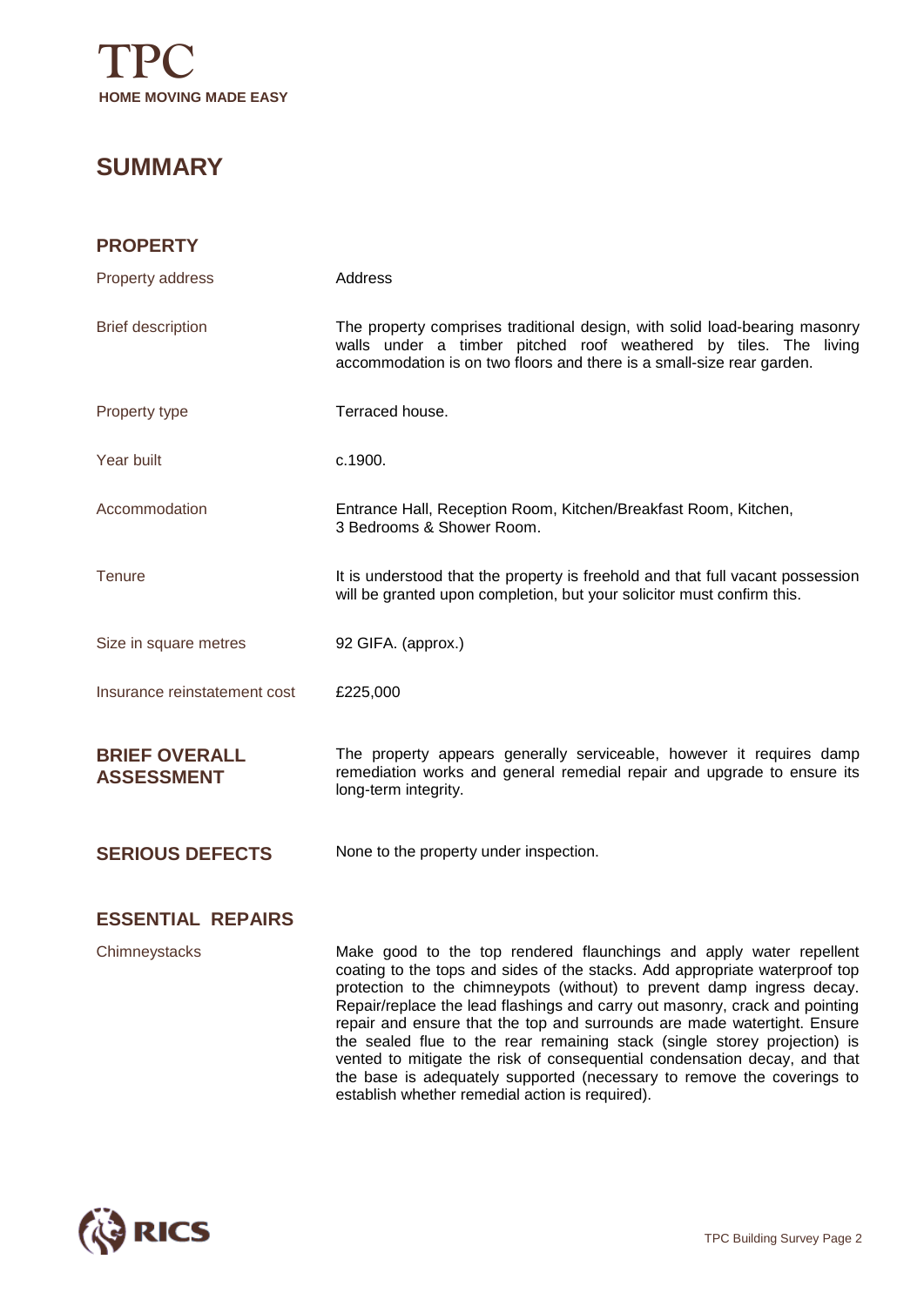# **TPC HOME MOVING MADE EASY**

| <b>Roof Covering</b>          | Remove all moss growth and ensure the covering and intersections are<br>watertight. Make good to the masonry parapet walls (upper and lower) and<br>apply waterproofing. Extend the verge tiles (provide suitable overhang to<br>upper and lower verges) and extend the code 4 lead flashing to the rear<br>outrigger abutment, ensuring it is adequately dressed into the rainwater<br>guttering to mitigate the risk of masonry damp and consequential decay.<br>Overhaul the lead flashings and ensure any missing wall chase joint filling is<br>replaced with lead mills sealant. Install tile vents to the rear roof coverings to<br>mitigate the risk of consequential condensation decay.                                                                                                                                                                                                                                                  |
|-------------------------------|----------------------------------------------------------------------------------------------------------------------------------------------------------------------------------------------------------------------------------------------------------------------------------------------------------------------------------------------------------------------------------------------------------------------------------------------------------------------------------------------------------------------------------------------------------------------------------------------------------------------------------------------------------------------------------------------------------------------------------------------------------------------------------------------------------------------------------------------------------------------------------------------------------------------------------------------------|
| <b>Dampness</b>               | Competent dampness/timber preservation contractor (property care<br>registered) to carry out appropriate remedial work and allied repairs in<br>accordance with Building Research Establishment Digest 245 (2007 Ed.) &<br>Control of Damp - Historic Buildings Factsheet 8.01.                                                                                                                                                                                                                                                                                                                                                                                                                                                                                                                                                                                                                                                                    |
| <b>Main Roof Construction</b> | Remove the cold water storage tank and instruct a competent carpenter to<br>carry out appropriate reinforcement/binding to all the adversely affected<br>ceiling joists (full ceiling joist appraisal required - remove all coverings, etc.)<br>and to provide a suitable support framework for the tank. Re-site the tank<br>and ensure it is clean and flushed out. Provide a lid to the tank to prevent<br>water contamination and ensure all water storage tanks and pipework are<br>fully lagged to mitigate the risk of frost damage. Repair the underfelt to<br>ensure full secondary protection against damp ingress, and upgrade the<br>roof insulation in accordance with current energy saving standards. Fill any<br>gaps and make good to the party walls to ensure full firebreak<br>compartmentation. Pest control contractor to remove the presence of<br>rodents and an electrician is to check for signs of gnawing damage, etc. |
| Guideline budget              | £9,000                                                                                                                                                                                                                                                                                                                                                                                                                                                                                                                                                                                                                                                                                                                                                                                                                                                                                                                                             |
| <b>OTHER REPAIRS</b>          |                                                                                                                                                                                                                                                                                                                                                                                                                                                                                                                                                                                                                                                                                                                                                                                                                                                                                                                                                    |
| Roof Drainage                 | Ensure the joints and connections are watertight and that the gutters and<br>gullies are cleared of debris and jetted through. Install a rigid plastic eaves<br>membrane under the roof tile edge and suitably dress it and the lead<br>flashing ends into the guttering to prevent surface water discharge and<br>consequential decay.                                                                                                                                                                                                                                                                                                                                                                                                                                                                                                                                                                                                            |
| <b>Main Walls</b>             | Carry out routine masonry and crack filling repair, and re-pointing repair in<br>suitably gauged lime mortar.                                                                                                                                                                                                                                                                                                                                                                                                                                                                                                                                                                                                                                                                                                                                                                                                                                      |
| <b>Sub-floor Ventilation</b>  | Clear all obstructions to the rear metal air-grilles and replace the front grille<br>with a larger 215 x 150 mm unit.                                                                                                                                                                                                                                                                                                                                                                                                                                                                                                                                                                                                                                                                                                                                                                                                                              |
| <b>Exterior Decorations</b>   | Make good to the masonry and decayed timber joinery and redecorate all<br>previously painted elements. Ensure that all opening surrounds are fully<br>filled to prevent damp ingress and consequential decay.                                                                                                                                                                                                                                                                                                                                                                                                                                                                                                                                                                                                                                                                                                                                      |
| Ceilings                      | Replace the lath and plaster ceilings with plasterboard and make<br>good/refurbish.                                                                                                                                                                                                                                                                                                                                                                                                                                                                                                                                                                                                                                                                                                                                                                                                                                                                |

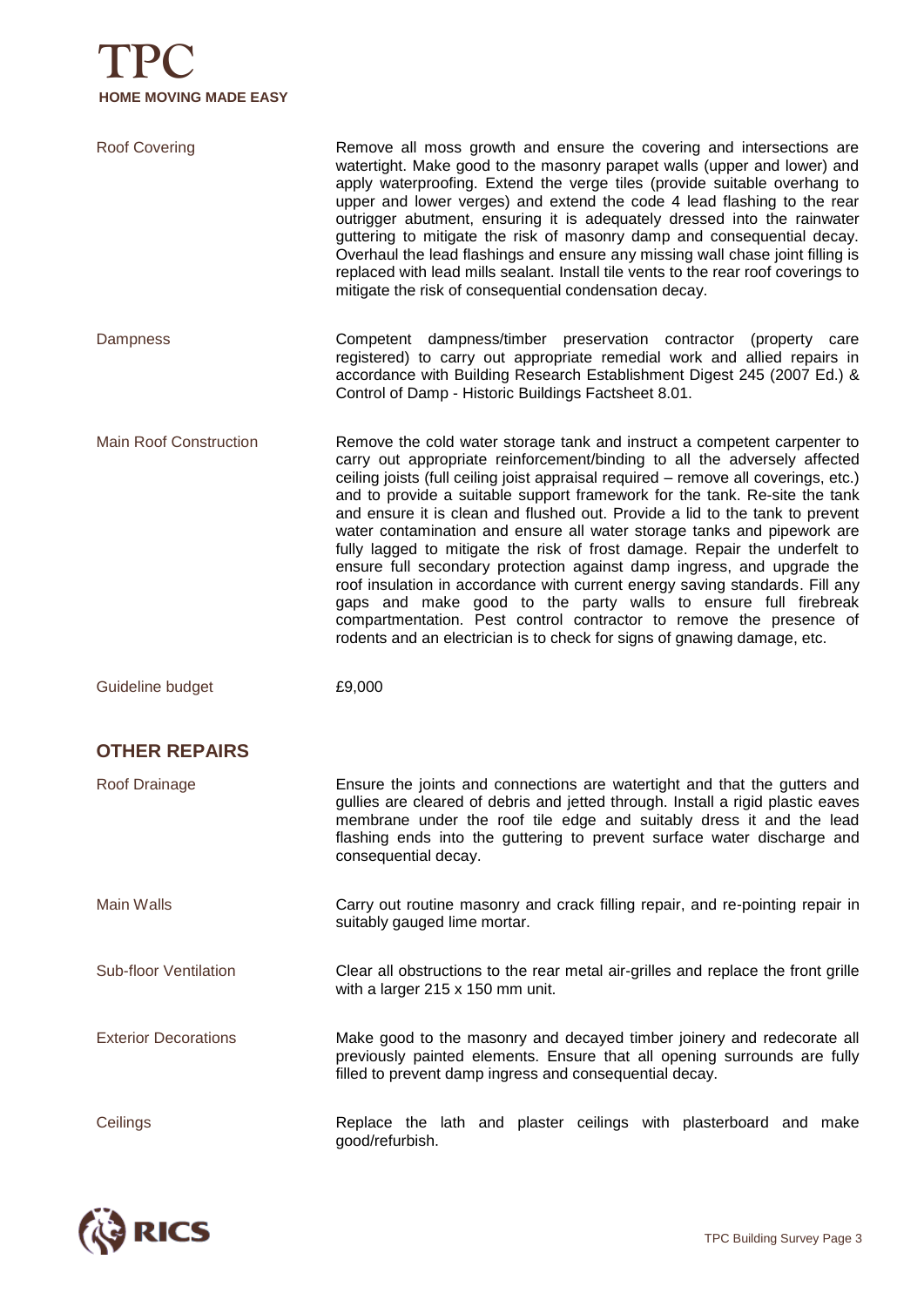

Walls, Partitions & Plasterwork Upgrade/replace the beam support between the reception rooms and between the hallway and kitchen/breakfast room in accordance with regulatory controls. Serve a building notice to the local authority building control dept. (with structural engineer calculations) and party wall notice to the neighbouring owners. Replace the damp and de-bonded wall plaster/render with renovating plasters and make good/refurbish. Fireplaces, Flues & Chimneybreasts Install air-bricks to the concealed flues to prevent consequential condensation decay. Condensation Use an abrasive cleaner and mould wash concentrate solution to remove all mould decay and make good prior to interior refurbishment. Install a mechanical extract fan in the shower room with humidistat control to prevent high humidity and to ensure that suitable air-changes are incorporated. Drainage Replace the cast-iron section of the soil and vent pipe with modern plastic pipework. Gas **Install a new high efficiency gas-fired condensing boiler.** Electricity Competent NICEIC or ECA registered electrical contractor to test the electrical circuitry and report as to its condition, together with a quotation for upgrade in accordance with BS-7671. Heating **Replace the dated radiators with new high efficiency steel panel radiators** and new service pipework. Competent heating engineer to advise on the type and location and the need for service pipework replacement. Hot Water Competent plumber to repair/replace the defective hot water tap in the kitchen. External Areas **Provide restraint (vertical posts, etc.)** to the rear boundary wall in the interests of health and safety. Carry out masonry and pointing repairs to the boundary walls. Insert a damp proof course between the partition walls and main elevation walling to mitigate the risk of bridging damp and consequential decay. Carry out boundary fencing and post repair/replacement and apply preservatives. Overhaul the paving, hardstanding and timber decking and apply preservatives. Carry out masonry repair to the rear brick edging. Guideline budget **£17,500** 

#### **FURTHER INVESTIGATION**



Floors Prior to an exchange of contracts, pull up the floorboards to establish whether remedial action is required.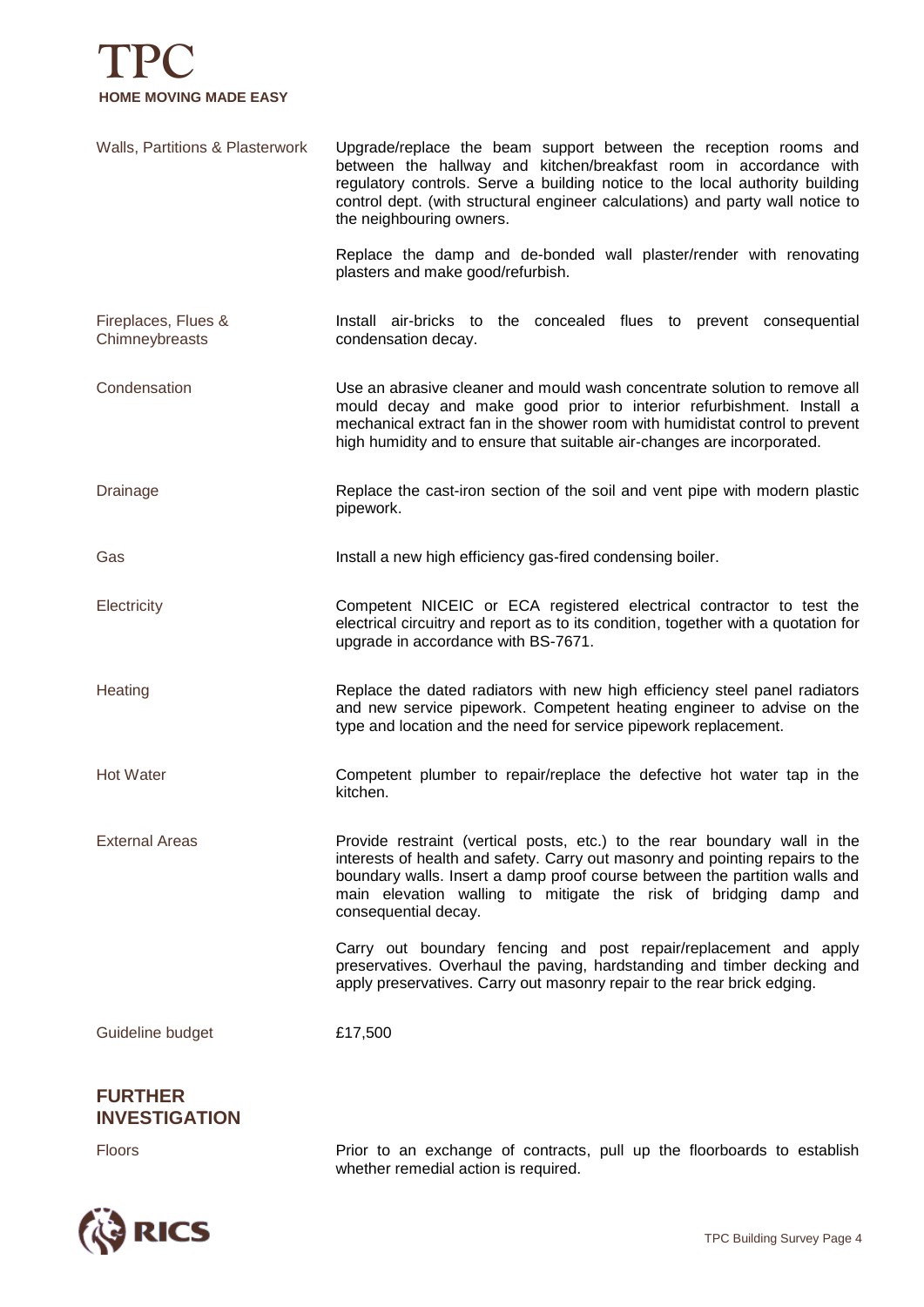

| <b>Drainage</b>                             | Carry out a CCTV scan of the underground foul and surface water drainage<br>to establish whether remedial action is required.                                                                                                                                                                                                                                                                                                                                                                                                                                                                                                                                                                                                                                                                                                                                                                                                                                |
|---------------------------------------------|--------------------------------------------------------------------------------------------------------------------------------------------------------------------------------------------------------------------------------------------------------------------------------------------------------------------------------------------------------------------------------------------------------------------------------------------------------------------------------------------------------------------------------------------------------------------------------------------------------------------------------------------------------------------------------------------------------------------------------------------------------------------------------------------------------------------------------------------------------------------------------------------------------------------------------------------------------------|
| <b>Services</b>                             | Competent engineers to inspect the electrical, gas and heating installations<br>if there is no appropriate inspection documentation.                                                                                                                                                                                                                                                                                                                                                                                                                                                                                                                                                                                                                                                                                                                                                                                                                         |
| Guideline budget                            | £1,500                                                                                                                                                                                                                                                                                                                                                                                                                                                                                                                                                                                                                                                                                                                                                                                                                                                                                                                                                       |
| <b>ENVIRONMENTAL</b><br><b>MATTERS</b>      |                                                                                                                                                                                                                                                                                                                                                                                                                                                                                                                                                                                                                                                                                                                                                                                                                                                                                                                                                              |
|                                             | This is a residential area, a short distance from local amenities. Aircraft and<br>background road traffic noise was noted. The lamppost may cause<br>nuisance.                                                                                                                                                                                                                                                                                                                                                                                                                                                                                                                                                                                                                                                                                                                                                                                              |
|                                             | The property is in an area which has been identified as having previously<br>flooded and/or at possible risk of flooding and this may have an adverse<br>effect on the property and its market value. Your solicitor is to consult with<br>the relevant agencies prior to an exchange of contracts. Information and<br>advice can be obtained from the environment agency. It is assumed that<br>buildings and contents insurance cover can be obtained on normal terms,<br>however this is to be established by your solicitor prior to an exchange of<br>contracts. The insurance premium is expected to be high. It is understood<br>that an agreement has been put in place to enable the insurance market to<br>provide affordable flood insurance to the majority of households and small<br>businesses in the UK. There will be exceptions/exclusions, therefore you<br>are advised to consult with your solicitor prior to an exchange of contracts. |
|                                             | A web-based search suggests that there is a past landfill/waste processing<br>site in the postcode area of CR0 1AD. Your solicitor should make enquiries<br>of the local authority/environment agency to establish whether the property<br>is likely to be adversely affected.                                                                                                                                                                                                                                                                                                                                                                                                                                                                                                                                                                                                                                                                               |
|                                             | You should familiarise yourself with the location before purchase. Your<br>solicitor should complete all relevant searches on your behalf prior to an<br>exchange of contracts and establish any local development plans that may<br>have an adverse effect on the property under inspection.                                                                                                                                                                                                                                                                                                                                                                                                                                                                                                                                                                                                                                                                |
| <b>MATTERS FOR YOUR</b><br><b>SOLICITOR</b> |                                                                                                                                                                                                                                                                                                                                                                                                                                                                                                                                                                                                                                                                                                                                                                                                                                                                                                                                                              |
| Planning                                    | No enquiries have been made of the local authority in connection with<br>planning matters. You should ask your solicitor to advise you in this respect.                                                                                                                                                                                                                                                                                                                                                                                                                                                                                                                                                                                                                                                                                                                                                                                                      |
| <b>Building Regulations</b>                 | No enquiries have been made of the local authority in connection with<br>building requision mottors. Vour soligitor is to confirm that local outbority                                                                                                                                                                                                                                                                                                                                                                                                                                                                                                                                                                                                                                                                                                                                                                                                       |

building regulation matters. Your solicitor is to confirm that local authority building control approvals are available and in order for the internal alterations/structural works (suspect they are **not**). It is important that you appreciate the implications of these provisions and the **likelihood of complications** (adverse effect on the owner – negative impact on market value, etc. and risk of future adverse financial implications upon re-sale) should you proceed without the relevant documentation for works which have been carried out.

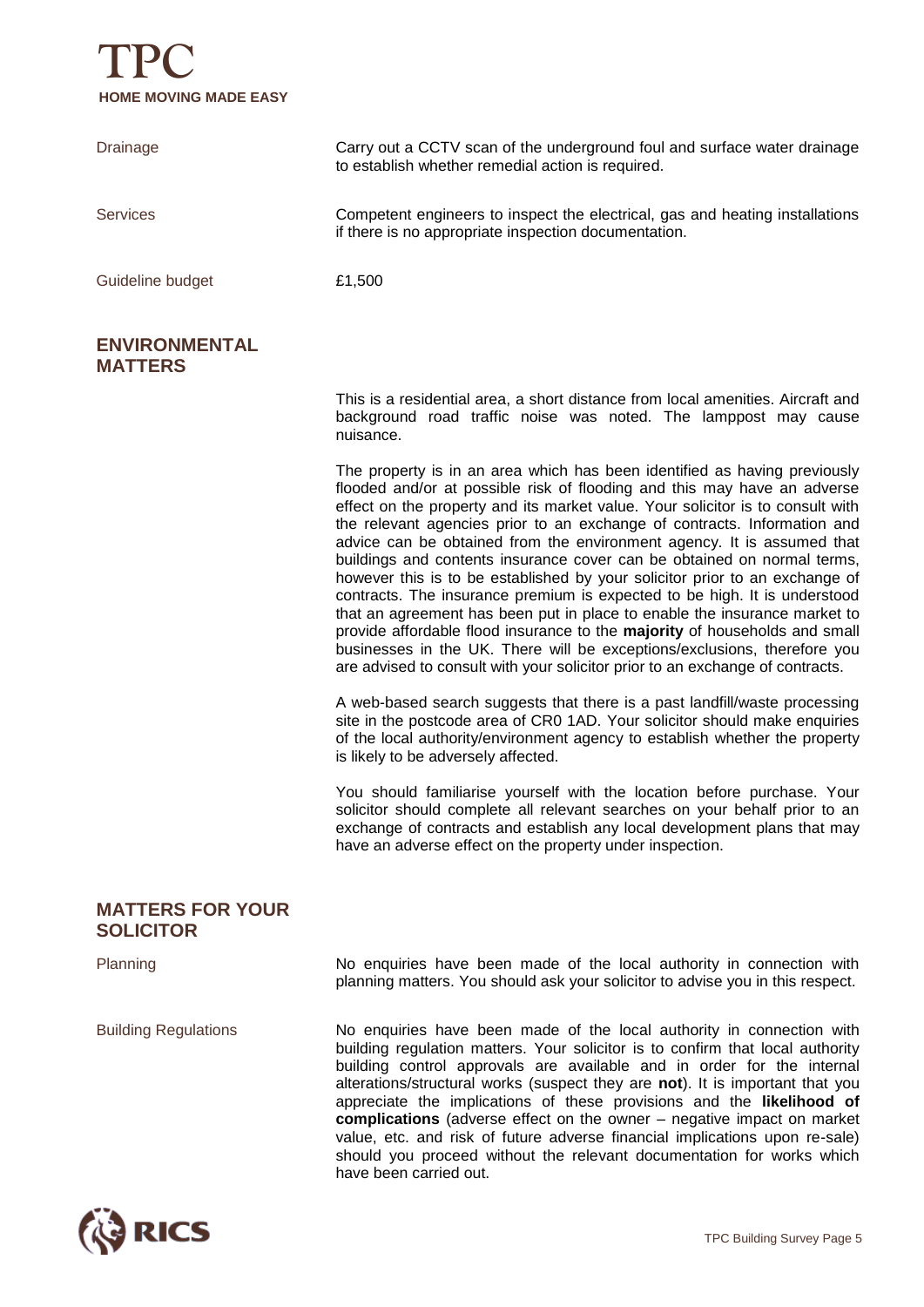# **TPC HOME MOVING MADE EASY**

| Roads                             | No enquiries have been made of the local authority in connection with the<br>road. You should ask your solicitor to advise you in this respect.                                                                                                                                                                                                                                                                                                                                                                                                                                                                                                                                                                                                                                                                                                                                                                                                                                                                                                                         |
|-----------------------------------|-------------------------------------------------------------------------------------------------------------------------------------------------------------------------------------------------------------------------------------------------------------------------------------------------------------------------------------------------------------------------------------------------------------------------------------------------------------------------------------------------------------------------------------------------------------------------------------------------------------------------------------------------------------------------------------------------------------------------------------------------------------------------------------------------------------------------------------------------------------------------------------------------------------------------------------------------------------------------------------------------------------------------------------------------------------------------|
| <b>Rights of Way</b>              | No enquiries have been made of the local authority in connection with rights<br>of way. The may be an easement to the rear garden. You should ask your<br>solicitor to advise you in this respect.                                                                                                                                                                                                                                                                                                                                                                                                                                                                                                                                                                                                                                                                                                                                                                                                                                                                      |
| <b>Matters For Your Solicitor</b> | Your solicitor should be asked to verify the legal position and advise upon<br>the implications of the following:<br>Any adverse easements, restrictive covenants, servitudes or<br>$\bullet$<br>wayleaves affecting the property.<br>The right of access over the adjoining land for the purposes of<br>$\bullet$<br>maintaining parts sited on boundary lines. Similar rights may exist in<br>favour of adjoining owners/occupiers.<br>The responsibility for maintenance and repair of boundary walls/<br>$\bullet$<br>fences etc.<br>That absolute (good) registered title is available for the property and<br>$\bullet$<br>grounds.<br>The precise maintenance and repairing responsibilities in respect of<br>$\bullet$<br>shared drains/sewers.<br>The actual property demise and boundary demarcation.<br>$\bullet$<br>If there is a chancel-repair liability upon the property under<br>$\bullet$<br>inspection.<br>If a transferable warranty is available for any building and remedial<br>$\bullet$<br>works carried out to the property under inspection. |
| Surveyor                          | M D Thorburn FRICS                                                                                                                                                                                                                                                                                                                                                                                                                                                                                                                                                                                                                                                                                                                                                                                                                                                                                                                                                                                                                                                      |
| Signed                            | For and on behalf of Thorburn Property Consultants Ltd                                                                                                                                                                                                                                                                                                                                                                                                                                                                                                                                                                                                                                                                                                                                                                                                                                                                                                                                                                                                                  |

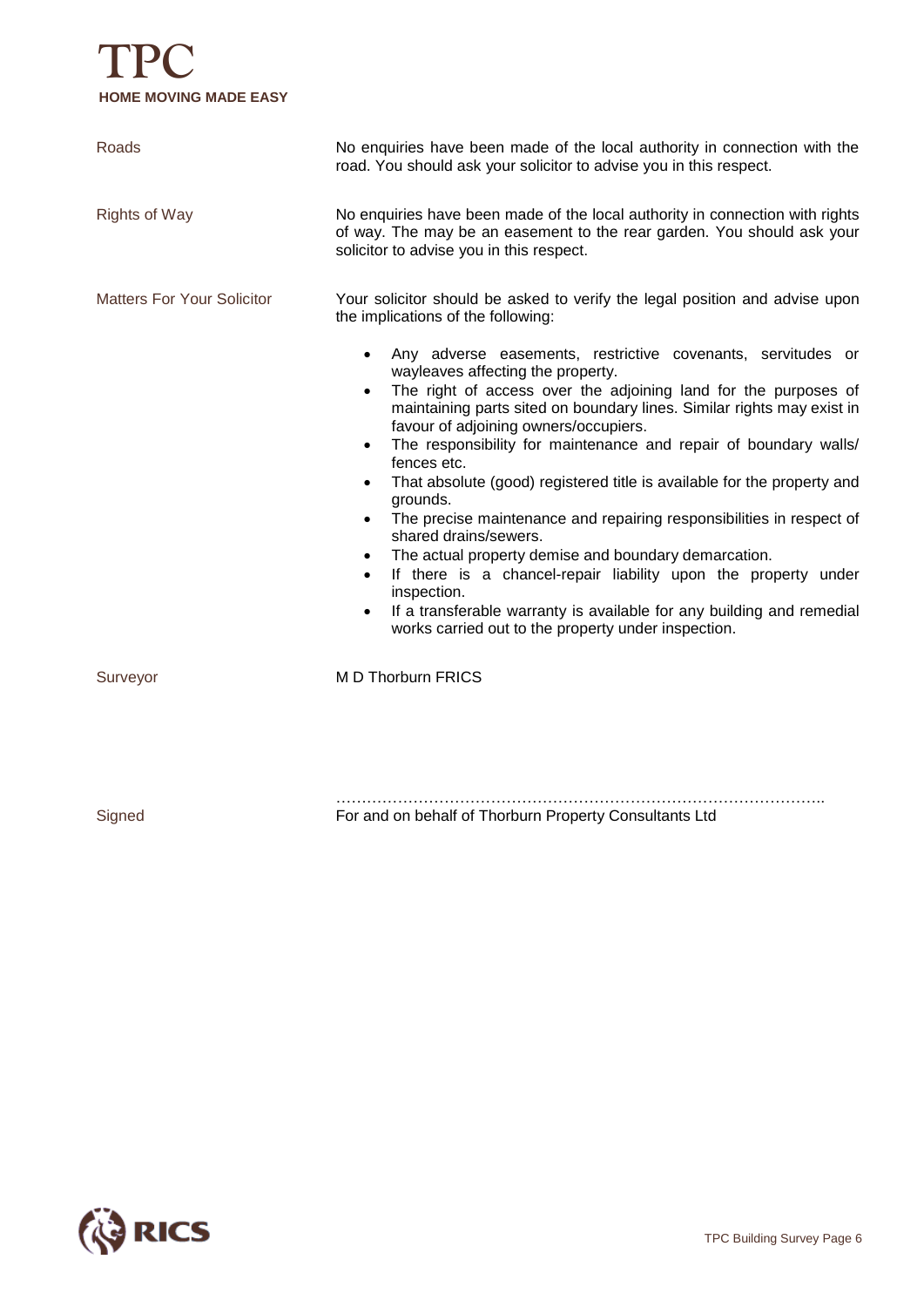

### **INSTRUCTION**

| <b>TPC</b> reference     | TPC-xxx                                                                                                                                                                                                                                    |
|--------------------------|--------------------------------------------------------------------------------------------------------------------------------------------------------------------------------------------------------------------------------------------|
| Instruction from         | A N Other                                                                                                                                                                                                                                  |
| Date of instruction      |                                                                                                                                                                                                                                            |
| Date of inspection       |                                                                                                                                                                                                                                            |
| Weather                  | During the inspection the weather was cool and dry and we cannot therefore<br>confirm that rainwater goods are totally serviceable or that flashings, roof<br>coverings etc. are watertight during periods of heavy or prolonged rainfall. |
| Furnished or unfurnished | The property was fully furnished and floor surfaces were covered with fixed<br>coverings; access was restricted, therefore the risk of concealed defects<br>must be accepted.                                                              |
| Occupancy                | The property appears to be single occupancy. You should ask your solicitor<br>to advise you in this respect.                                                                                                                               |
| Orientation              | For the purpose of description within this report, all directions are given as<br>facing the front elevation of the property looking towards the rear.                                                                                     |
| Date of report           |                                                                                                                                                                                                                                            |

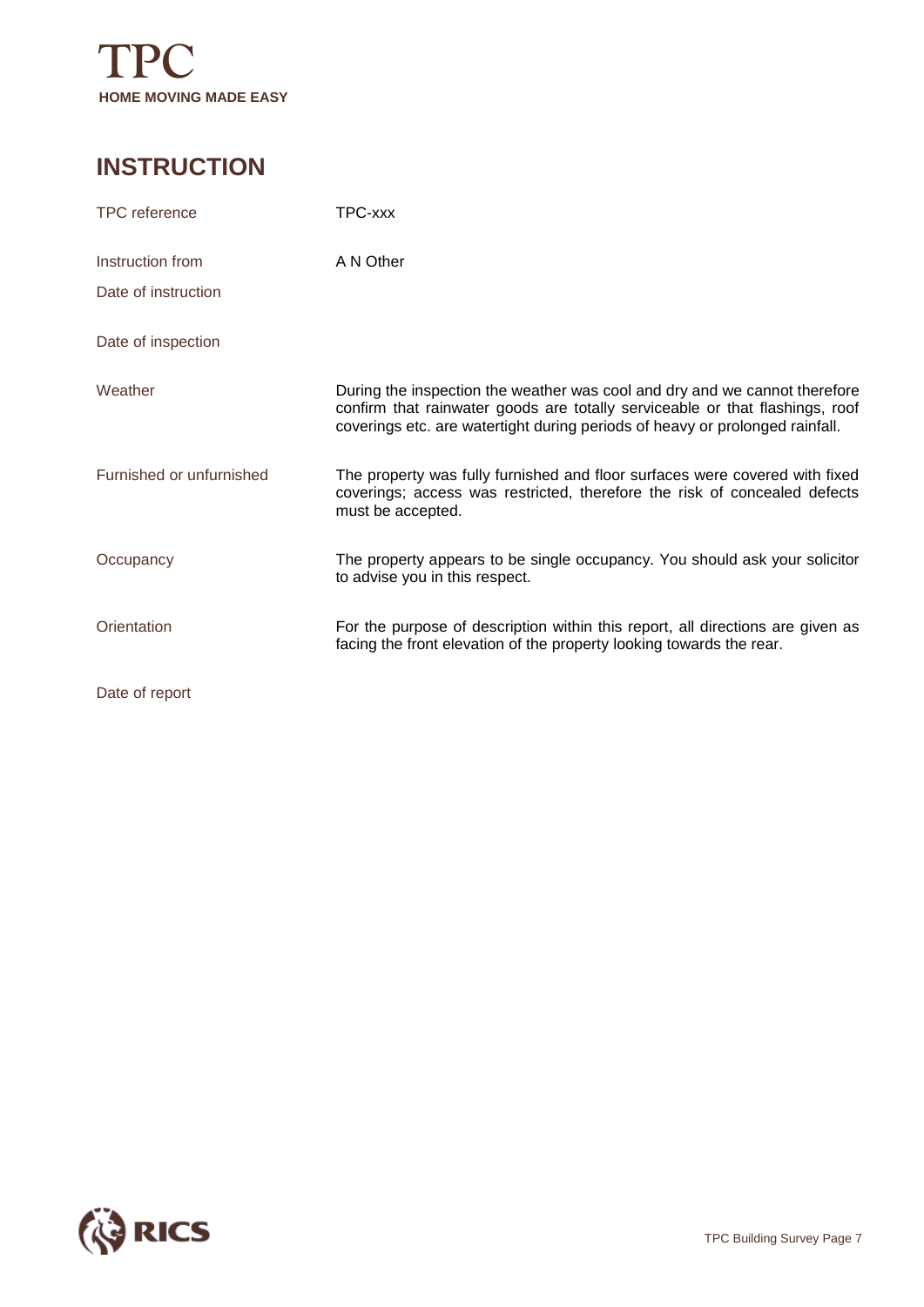## **SURVEY REPORT**

### **EXTERIOR**

| <b>CHIMNEYSTACKS</b>    |                                                                                                                                                                                                                                                                                                                                                                                                                                                                                                                                                                                                                                                                                           |
|-------------------------|-------------------------------------------------------------------------------------------------------------------------------------------------------------------------------------------------------------------------------------------------------------------------------------------------------------------------------------------------------------------------------------------------------------------------------------------------------------------------------------------------------------------------------------------------------------------------------------------------------------------------------------------------------------------------------------------|
| <b>Description</b>      | Masonry chimneystacks and clay chimneypots (the pots are decayed and<br>you are advised to budget to replace them). The stacks were built without a<br>damp proof tray; damp penetration is inevitable and problematic to fully<br>eliminate.                                                                                                                                                                                                                                                                                                                                                                                                                                             |
| Condition               | Remedial masonry making good and appropriate waterproofing is advised<br>to prevent damp ingress and consequential decay. We are not able to<br>confirm whether the small remaining stack to the rear single storey<br>projection is adequately supported at the base. The risk of concealed<br>defects must be accepted.                                                                                                                                                                                                                                                                                                                                                                 |
| <b>Essential repair</b> | Make good to the top rendered flaunchings and apply water repellent<br>coating to the tops and sides of the stacks. Add appropriate waterproof top<br>protection to the chimneypots (without) to prevent damp ingress decay.<br>Repair/replace the lead flashings and carry out masonry, crack and pointing<br>repair and ensure that the top and surrounds are made watertight. Ensure<br>the sealed flue to the rear remaining stack (single storey projection) is<br>vented to mitigate the risk of consequential condensation decay, and that<br>the base is adequately supported (it will be necessary to remove the<br>coverings to establish whether remedial action is required). |
| <b>ROOF COVERING</b>    |                                                                                                                                                                                                                                                                                                                                                                                                                                                                                                                                                                                                                                                                                           |
| Description             | The main pitched roof coverings comprise concrete tiles. The pitched roofs<br>have been re-covered in heavier materials. The main roof frame has been<br>reinforced and your solicitor is to establish whether local authority building<br>control approval is available and in order. If it is not, then building control<br>regulation approval is to be applied for.                                                                                                                                                                                                                                                                                                                   |
|                         | We were not able to inspect the rear outrigger roof frame and the risk of<br>defects to concealed areas must be accepted. We would advise that an<br>inspection hatch is installed to enable an inspection to be made and an<br>assessment carried out regarding any remedial action required.                                                                                                                                                                                                                                                                                                                                                                                            |
| Condition               | The tiled roof covering appears generally serviceable, however the parapet<br>walls were built without a damp proof course and penetrative damp is<br>inevitable, therefore waterproofing is advised. Moreover, some remedial<br>upgrades are advised to ensure the integrity of the roof covering and the<br>intersections, etc.                                                                                                                                                                                                                                                                                                                                                         |

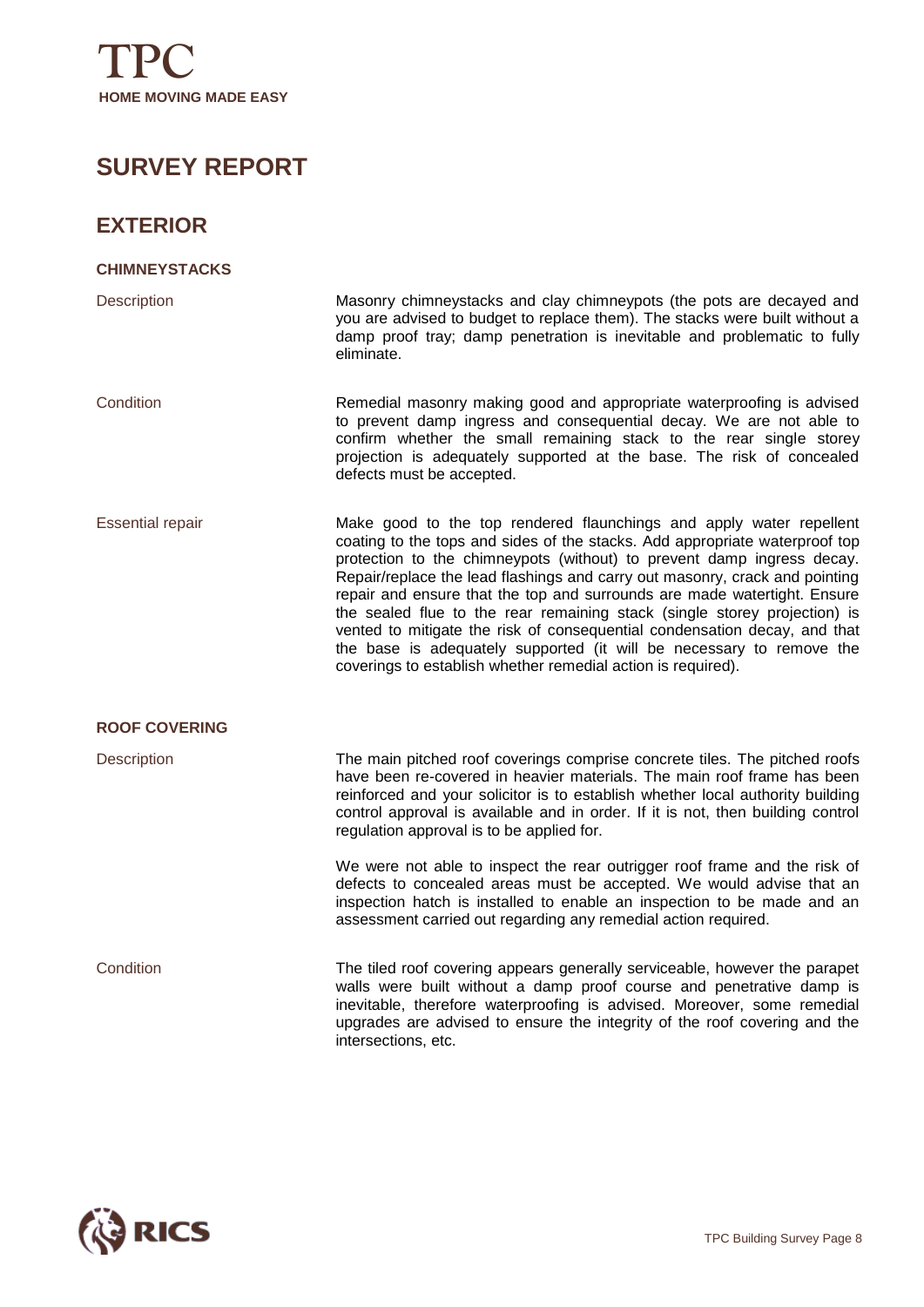

| <b>Essential repair</b>      | Remove all moss growth and ensure the covering and intersections are<br>watertight. Make good to the masonry parapet walls (upper and lower) and<br>apply waterproofing. Extend the verge tiles (provide suitable overhang to<br>upper and lower verges) and extend the code 4 lead flashing to the rear<br>outrigger abutment, ensuring it is adequately dressed into the rainwater<br>guttering to mitigate the risk of masonry damp and consequential decay.<br>Overhaul the lead flashings and ensure any missing wall chase joint filling is<br>replaced with lead mills sealant. Install tile vents to the rear roof coverings to<br>mitigate the risk of consequential condensation decay. |
|------------------------------|---------------------------------------------------------------------------------------------------------------------------------------------------------------------------------------------------------------------------------------------------------------------------------------------------------------------------------------------------------------------------------------------------------------------------------------------------------------------------------------------------------------------------------------------------------------------------------------------------------------------------------------------------------------------------------------------------|
| <b>ROOF DRAINAGE</b>         |                                                                                                                                                                                                                                                                                                                                                                                                                                                                                                                                                                                                                                                                                                   |
| Description                  | PVC goods to the property under inspection.                                                                                                                                                                                                                                                                                                                                                                                                                                                                                                                                                                                                                                                       |
| Condition                    | The rainwater goods require remedial upgrade/overhaul to prevent leaks<br>and consequential masonry damp decay.                                                                                                                                                                                                                                                                                                                                                                                                                                                                                                                                                                                   |
| Other repair                 | Ensure the joints and connections are watertight and that the gutters and<br>gullies are cleared of debris and jetted through. Install a rigid plastic eaves<br>membrane under the roof tile edge and suitably dress it and the lead<br>flashing ends into the guttering to prevent surface water discharge and<br>consequential decay.                                                                                                                                                                                                                                                                                                                                                           |
| <b>EAVES, FASCIA, SOFFIT</b> |                                                                                                                                                                                                                                                                                                                                                                                                                                                                                                                                                                                                                                                                                                   |
| <b>Description</b>           | Timber eaves joinery to the property under inspection.                                                                                                                                                                                                                                                                                                                                                                                                                                                                                                                                                                                                                                            |
| Condition                    | There was some minor timber decay, therefore remedial overhaul is advised<br>prior to exterior refurbishment.                                                                                                                                                                                                                                                                                                                                                                                                                                                                                                                                                                                     |

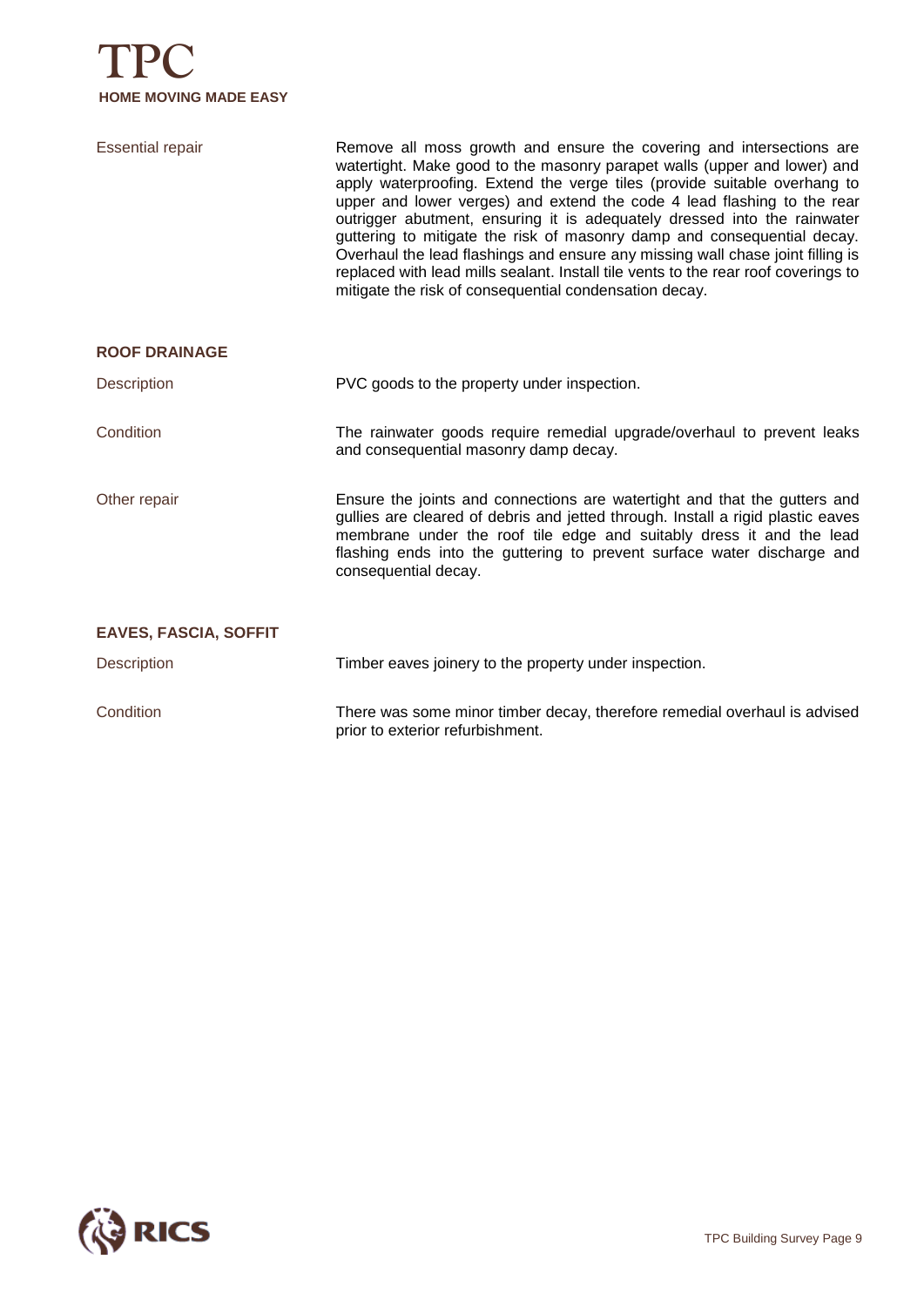

#### **MAIN WALLS**

Description The property comprises traditional solid (9") load-bearing masonry. Penetrating dampness is an inherent problem with solid external walls and any timbers in contact with a damp affected areas will be prone to rot and decay (including fungal attack). Solid masonry walling has a lower thermal value and is more prone to condensation defects and cold surfaces. The wall coverings to the rear may conceal defects that would otherwise be evident, therefore the risk must be accepted. There were some occasional penetrative solid wall damp defects and remedial waterproofing is advised. The dampness contractor is to inspect and advise. In view of the age of the original building it cannot be assumed that window and door openings are provided with adequate lintels to support the masonry above, therefore the need for future lintel replacement cannot be ruled out. Timber lintels/beams (bressummer bay beams) were often used during the time the property was built; their future replacement is to be considered as they are subject to rot and decay. In order to establish whether remedial action is required it will be necessary to remove the coverings, therefore the risk of defects to concealed areas must be accepted. There is also an inherent risk of penetrative damp defects to the opening heads/surrounds and the need for remedial waterproofing cannot be ruled out. The opening to the rear bathroom has been crudely formed and without building control approvals. From our single inspection, however there is no indication it is adversely affected. Condition The foundations will be notably shallower (bays often formed on very shallow/non-existent foundations) than current regulations require and are more at risk from subsidence. There was some slight wall, bay pier (lean construction) and opening distortions and masonry cracks, though from our single inspection there was no indication the property under inspection is adversely affected. During the period under which the property was originally built it was common to construct load-bearing walls without suitable lateral restraint to floors and roofs. There was some slight wall distortion/bowing, though from our single inspection there was no indication the property under inspection is adversely affected. There are a number of minor cracks in the external walls; they would appear longstanding and further excess movement would seem unlikely but from a single inspection this cannot be positively established. The cracks are to be appropriately filled and future movement monitored. The masonry walls require an overhaul to ensure their long-term integrity; they have been crudely re-pointed in places and mortar erosion was noted. You are advised to budget for the high cost of fully re-pointing in suitably gauged lime mortar. Other repair Carry out routine masonry and crack filling repair, and re-pointing repair in

suitably gauged lime mortar.

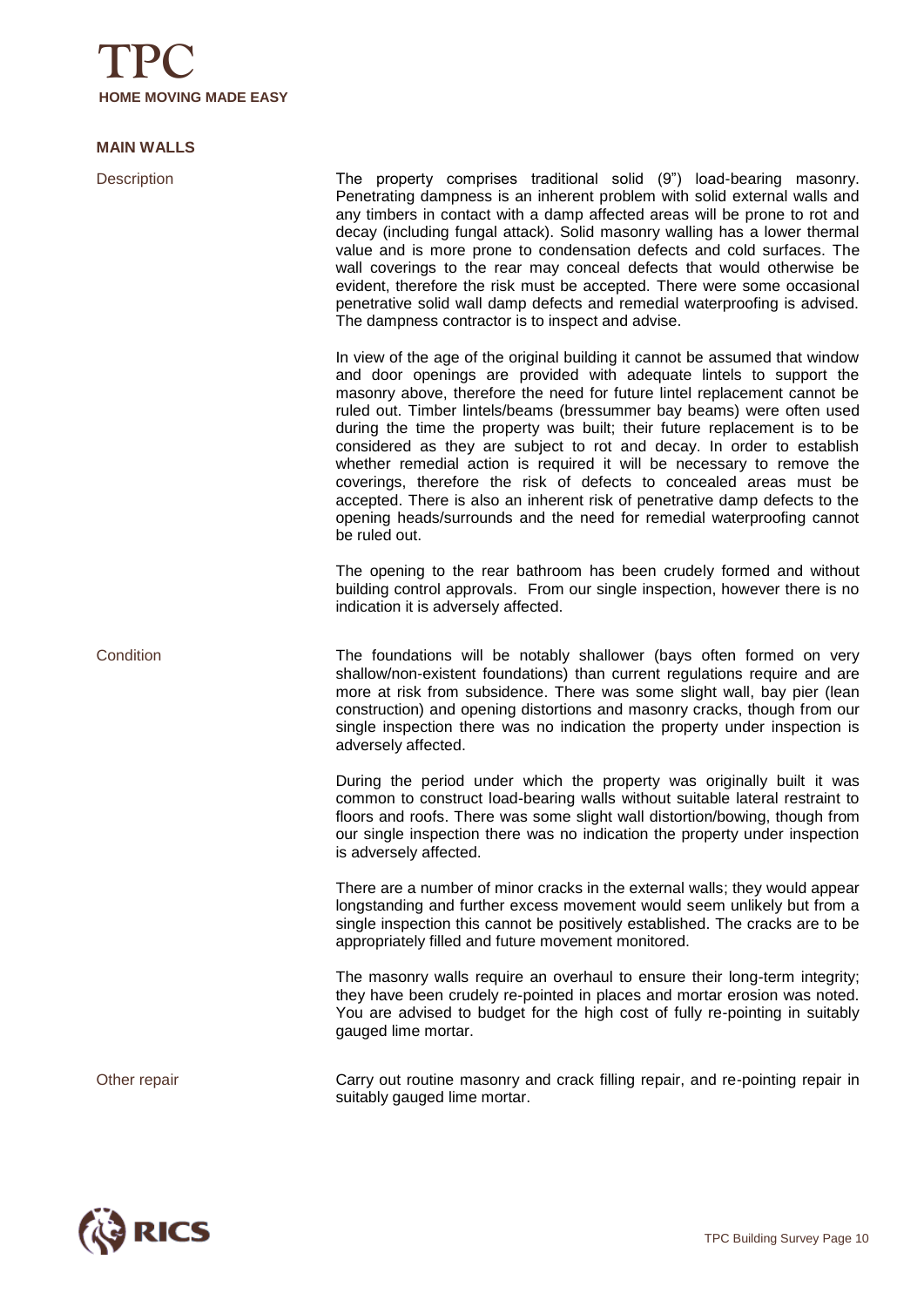

#### **SUB-FLOOR VENTILATION**

| Inspection                  | Voids beneath timber ground floors require adequate ventilation to minimize<br>dampness, which can cause timber rot and decay (including fungal attack)<br>and a remedial upgrade is advised.                                                                                                                                                                                                                                                                                                            |
|-----------------------------|----------------------------------------------------------------------------------------------------------------------------------------------------------------------------------------------------------------------------------------------------------------------------------------------------------------------------------------------------------------------------------------------------------------------------------------------------------------------------------------------------------|
| Other repair                | Clear all obstructions to the rear metal air-grilles and replace the front grille<br>with a larger 215 x 150 mm unit.                                                                                                                                                                                                                                                                                                                                                                                    |
| <b>DAMPNESS</b>             |                                                                                                                                                                                                                                                                                                                                                                                                                                                                                                          |
| Inspection                  | Random surface checks for damp were made wherever possible at one<br>metre centres using an electronic two-pin moisture meter. Where there are<br>built-in fitments such as kitchen fittings, etc., dampness can be difficult to<br>trace but costly and inconvenient to rectify. Above average readings were<br>recorded, therefore appropriate remedial dampness repair is advised.                                                                                                                    |
| <b>Essential repair</b>     | Competent dampness/timber preservation contractor<br>(property care<br>registered) to carry out appropriate remedial work and allied repairs in<br>accordance with Building Research Establishment Digest 245 (2007 Ed.) &<br>Control of Damp - Historic Buildings Factsheet 8.01.                                                                                                                                                                                                                       |
| <b>WINDOWS/DOORS</b>        |                                                                                                                                                                                                                                                                                                                                                                                                                                                                                                          |
| Inspection                  | The windows/doors comprise double-glazed units. The exterior beading<br>increases the risk of a security breach. There were no safety glazing<br>markings to a number of units and you should apply safety glazing film if<br>you are particularly concerned. The windows and doors are slightly dated<br>and you are advised to budget for the high cost of future renewal. The<br>decayed timber joinery frames are to be made good, and some ease and<br>adjustment is required to the windows/doors. |
|                             | Your solicitor is to establish whether replacement glazing installed after April<br>2002 complies with building regulation requirements. The installer's FENSA<br>self-certification or approval certificate from the local authority building<br>control dept. is acceptable.                                                                                                                                                                                                                           |
|                             | You are advised that double glazing (sealed units) has a limited life due to<br>deterioration of the edge seals and future remedial repairs are inevitable.                                                                                                                                                                                                                                                                                                                                              |
| <b>EXTERIOR DECORATIONS</b> |                                                                                                                                                                                                                                                                                                                                                                                                                                                                                                          |
| Other repair                | Make good to the masonry and decayed timber joinery and redecorate all<br>previously painted elements. Ensure that all opening surrounds are fully<br>filled to prevent damp ingress and consequential decay.                                                                                                                                                                                                                                                                                            |
| Comment                     | Polymer paints applied to masonry walls tend to inhibit moisture release and<br>can accentuate masonry defects, therefore correct paint specification<br>(breathable masonry paint) is essential.                                                                                                                                                                                                                                                                                                        |

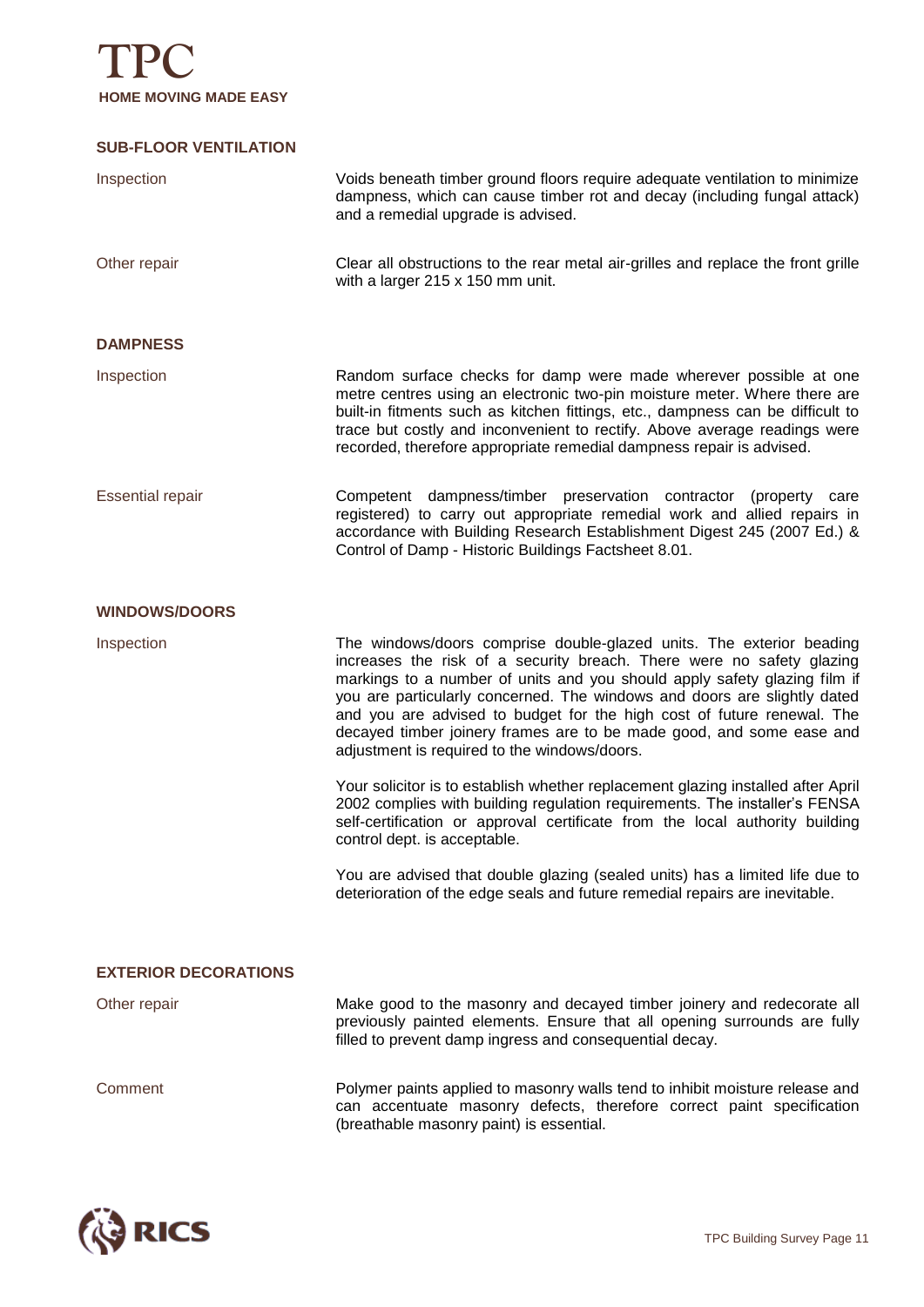

### **INTERIOR**

| <b>COMMENT</b>                | Access to inspect the interior confines was restricted due to cupboards and<br>furniture, etc., therefore the risk of concealed defects must be accepted.                                                                                                                                                                                                                                                                                                                                                                                                                                                                                                                                                                                                                                                                                                                                                                                       |
|-------------------------------|-------------------------------------------------------------------------------------------------------------------------------------------------------------------------------------------------------------------------------------------------------------------------------------------------------------------------------------------------------------------------------------------------------------------------------------------------------------------------------------------------------------------------------------------------------------------------------------------------------------------------------------------------------------------------------------------------------------------------------------------------------------------------------------------------------------------------------------------------------------------------------------------------------------------------------------------------|
| <b>MAIN ROOF CONSTRUCTION</b> |                                                                                                                                                                                                                                                                                                                                                                                                                                                                                                                                                                                                                                                                                                                                                                                                                                                                                                                                                 |
| Comment                       | The main roof frame comprises a timber-cut purlin structure.                                                                                                                                                                                                                                                                                                                                                                                                                                                                                                                                                                                                                                                                                                                                                                                                                                                                                    |
|                               | The rear roof frame is likely to comprise a timber cut structure, however it<br>was not accessible and the risk of defects must be accepted. Install an<br>inspection hatch to enable an appropriate inspection to be made and assess<br>the need for remedial repairs, etc.                                                                                                                                                                                                                                                                                                                                                                                                                                                                                                                                                                                                                                                                    |
| Condition                     | Considerable reinforcement was noted to the roof frames, which we suspect<br>was carried out due to the excess loads from the heavier replacement roof<br>tiles. The works appear generally adequate, however your solicitor is to<br>confirm that building control approvals are available and in order for the<br>stuctural upgrade works (suspect they are not). In addition, we would<br>advise that the support to the cold water storage tanks and ceilings is<br>upgraded as notable sag and unevenness was noted to the area above the<br>staircase landing.                                                                                                                                                                                                                                                                                                                                                                            |
|                               | A sample of the roof timbers has been inspected and the possibility of<br>concealed defects, including fungal attack, being present to inaccessible<br>timbers cannot be ruled out and the risk must be accepted. There was no<br>obvious active wood-boring beetle infestation and/or fungal rot attack to the<br>accessible timbers at the time of the inspection; however we noted some<br>condensation/mould decay to the roof timbers and due to the age of the roof<br>timbers and inherent risk of woodworm, etc. we would advise that timber<br>preservatives are applied to mitigate the risk of woodworm/fungal decay.                                                                                                                                                                                                                                                                                                                |
|                               | Penetrative damp was evident to the masonry, therefore appropriate<br>exterior waterproofing is advised. The damp ingress has caused decay to<br>the masonry and pointing, therefore following exterior repairs, masonry<br>making good will be required. Torn/loose secondary underfelt is to be<br>repaired and the party walls made good/fully sealed.                                                                                                                                                                                                                                                                                                                                                                                                                                                                                                                                                                                       |
| <b>Essential repair</b>       | Remove the cold water storage tank and instruct a competent carpenter to<br>carry out appropriate reinforcement/binding to all the adversely affected<br>ceiling joists (full ceiling joist appraisal required – remove all coverings, etc.)<br>and provide a suitable support framework for the tank. Re-site the tank and<br>ensure it is clean and flushed out. Provide a lid to the tank to prevent water<br>contamination and ensure all water storage tanks and pipework are fully<br>lagged to mitigate the risk of frost damage. Repair the underfelt to ensure<br>full secondary protection against damp ingress, and upgrade the roof<br>insulation in accordance with current energy saving standards. Fill any gaps<br>and make good to the party walls to ensure full firebreak compartmentation.<br>Pest control contractor to remove the presence of rodents and an electrician<br>is to check for signs of gnawing damage, etc. |
| Further Investigation         | Your solicitor is to establish whether local authority building control<br>approvals are available and in order (suspect they are not) for the roof<br>frame reinforcement works. If they are not, building control regulation<br>approval is to be applied for.                                                                                                                                                                                                                                                                                                                                                                                                                                                                                                                                                                                                                                                                                |

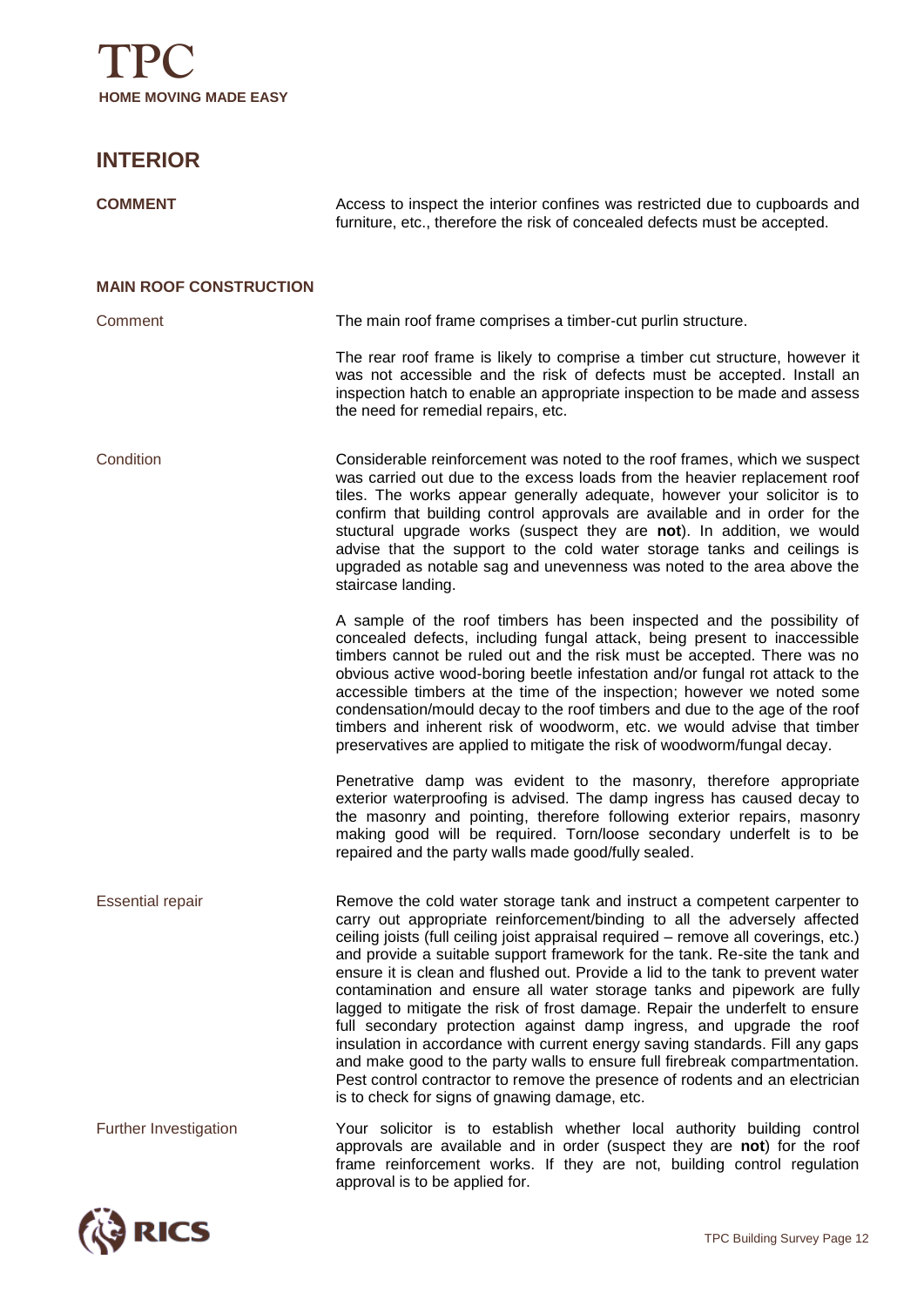

#### **CEILINGS**

| <b>Description</b> | The ceilings would appear to comprise the original lath and plaster and<br>replacement plasterboard construction; however they were concealed and<br>we are unable to fully substantiate this assumption. The risk of defects to<br>concealed elements must be accepted.                                                                                                                                                                                                                                          |
|--------------------|-------------------------------------------------------------------------------------------------------------------------------------------------------------------------------------------------------------------------------------------------------------------------------------------------------------------------------------------------------------------------------------------------------------------------------------------------------------------------------------------------------------------|
|                    | The ceiling area above the boiler may comprise asbestos fibres and certain<br>ceilings (number of inaccessible areas - risk must be accepted) comprise<br>textured coatings, which could contain asbestos fibres that are known to be<br>hazardous to health. Removal or disturbance e.g. drilling or sanding, of<br>these coatings will require special precautions. Advice is to be obtained<br>from a competent asbestos contractor prior to any remedial work<br>whatsoever to asbestos containing materials. |
| Condition          | Lath and plaster ceilings are prone to loss of key and eventual collapse,<br>therefore you are advised to establish a budget for replacement with<br>traditional plasterboard.                                                                                                                                                                                                                                                                                                                                    |
|                    | The plasterboard ceilings appear generally in a serviceable condition. There<br>are a number of slight/hairline cracks; notwithstanding, these are typically<br>found in properties of this age and not considered significant and can be<br>routinely repaired with flexible fillers, etc.                                                                                                                                                                                                                       |
|                    | The ceiling area above the upper storey staircase landing is notably<br>distorted/uneven which is due to the ceiling joists defects (see comments:<br>main roof construction).                                                                                                                                                                                                                                                                                                                                    |
| Other repair       | Replace the lath and plaster ceilings with plasterboard and make<br>good/refurbish.                                                                                                                                                                                                                                                                                                                                                                                                                               |

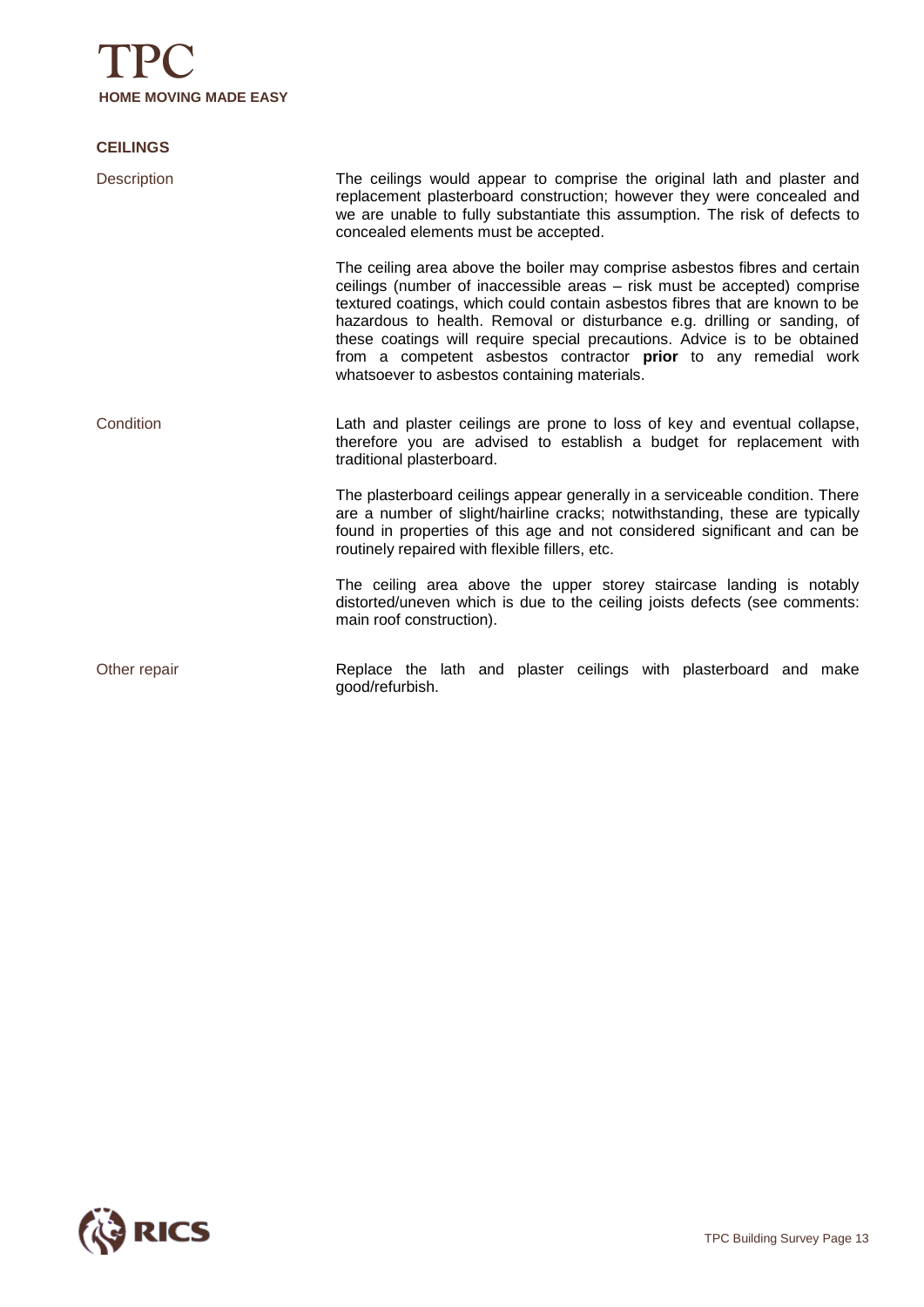

#### **WALLS, PARTITIONS AND PLASTERWORK**

| Description | Internal walls and partitions generally comprise solid construction. The<br>wallpaper coverings, etc. may disguise defects, therefore the risk must be<br>accepted (number of inaccessible areas - risk of defects, etc. must be<br>accepted). Certain walls comprise textured coatings, which could contain<br>asbestos fibres that are known to be hazardous to health. Removal or<br>disturbance e.g. drilling or sanding, of these coatings will require special<br>precautions. Advice is to be obtained from a competent asbestos contractor<br>prior to any remedial work whatsoever to asbestos containing materials.                                     |
|-------------|-------------------------------------------------------------------------------------------------------------------------------------------------------------------------------------------------------------------------------------------------------------------------------------------------------------------------------------------------------------------------------------------------------------------------------------------------------------------------------------------------------------------------------------------------------------------------------------------------------------------------------------------------------------------|
|             | The load-bearing wall between the reception rooms has been removed. The<br>beam support will not meet current regulatory requirements (excess<br>deflection noted when impact load applied - undersized beam and potential<br>lack of end bearing), and we suspect the wall removal has been carried out<br>without building control approvals. Moreover, we suspect the partition wall<br>between the hallway and kitchen/breakfast room has also been altered<br>without building control approvals. Whilst there was no significant<br>defect/evidence of collapse, we would advise that the support provisions are<br>upgraded to ensure long-term stability. |
|             | The partition masonry wall between the kitchen/breakfast room and kitchen<br>is load-bearing and its removal will require appropriate beam support. You<br>will be required to serve a building notice (with structural engineer<br>calculations) to the local authority building control dept. Moreover, it will be<br>necessary to serve party wall notice to the neighbouring owner.                                                                                                                                                                                                                                                                           |
| Condition   | A number of slight and hairline movement cracks were evident to the interior<br>confines, notably to and around openings; moreover, distortions were noted<br>to the door and window openings. The cracks and distortions did not<br>represent a significant defect at the time of inspection and such movement<br>is typically found in properties of this age and type and is largely attributable<br>to general settlement, construction creep and general thermal movement<br>that occurs over time. Fill all movement cracks with flexible fillers and make<br>good prior to interior refurbishment.                                                         |
|             | Areas of damp affected plaster/render were evident in the bedrooms and at<br>ground level; therefore appropriate remedial dampness repairs are advised.<br>We suspect that the damp defects are longstanding which causes a<br>capillary action within the porous masonry. It is essential that appropriate<br>damp remedial repairs are carried out to eliminate the origin of the damp<br>defect.                                                                                                                                                                                                                                                               |
|             | You are advised that timber skirting boards, floor joists, etc. that are in direct<br>contact with damp masonry walls, will often suffer from rot and decay<br>(possibly dry rot fungal attack). The timbers in these areas should be<br>checked and repaired/replaced as necessary and you are advised to<br>establish a contingency budget thereof. In order to establish whether there<br>are damp affected timbers it will be necessary to remove the coverings, etc.<br>The risk of concealed defects must be accepted.                                                                                                                                      |

In addition, de-bonding of wall plaster/render was evident.

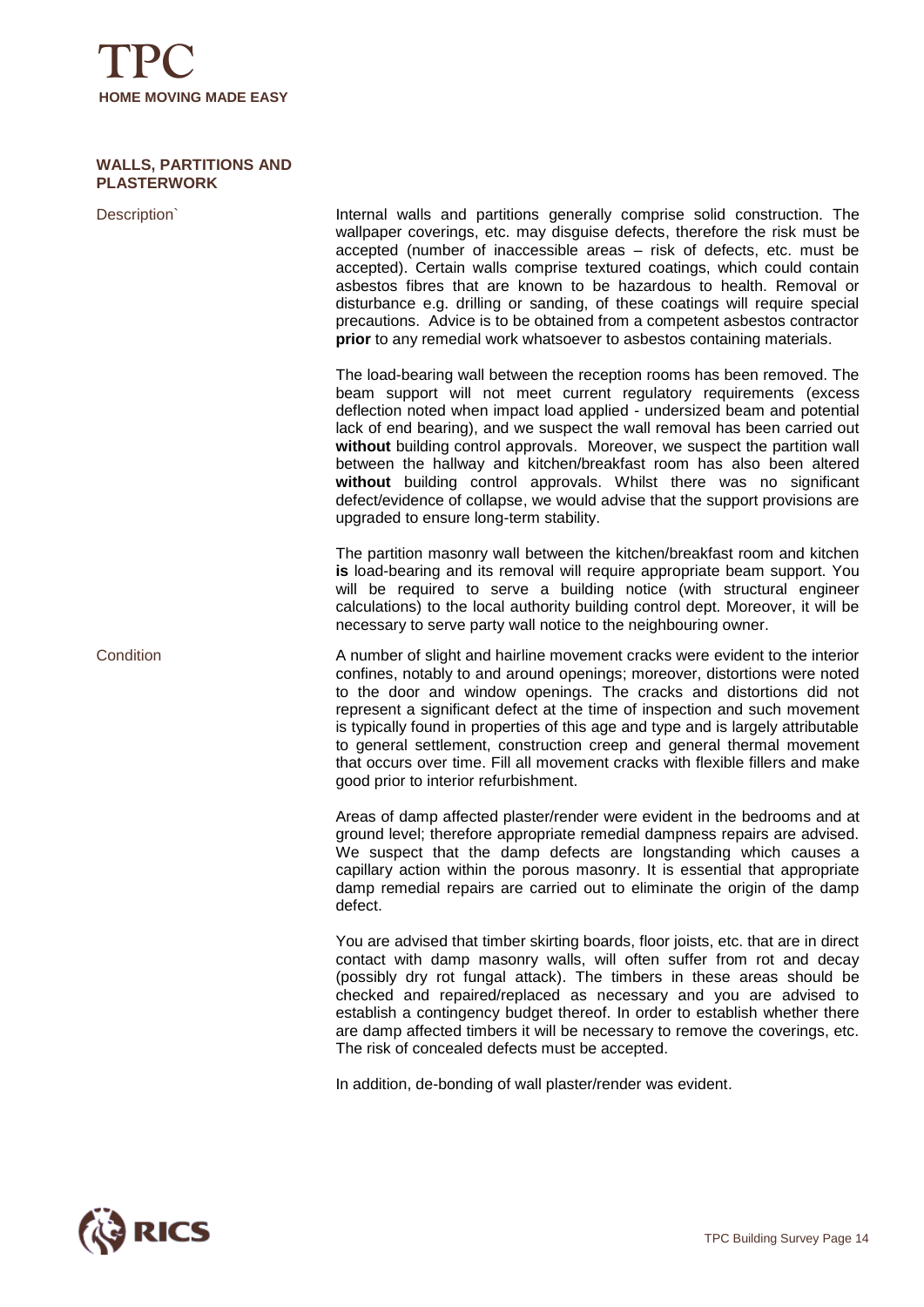

| Other repair                                           | Upgrade/replace the beam support between the reception rooms and<br>between the hallway and kitchen/breakfast room in accordance with<br>regulatory controls. Serve a building notice to the local authority building<br>control dept. (with structural engineer calculations) and party wall notice to<br>the neighbouring owners.                                                   |
|--------------------------------------------------------|---------------------------------------------------------------------------------------------------------------------------------------------------------------------------------------------------------------------------------------------------------------------------------------------------------------------------------------------------------------------------------------|
|                                                        | Replace the damp and de-bonded wall plaster/render with renovating<br>plasters and make good/refurbish.                                                                                                                                                                                                                                                                               |
| <b>FIREPLACES, FLUES AND</b><br><b>CHIMNEY BREASTS</b> |                                                                                                                                                                                                                                                                                                                                                                                       |
| <b>Description</b>                                     | The main chimneybreast construction has been retained, however we<br>cannot confirm whether the small chimneybreast construction in the rear<br>kitchen has been severed/altered and whether it requires remedial support<br>at the base (alternatively the remaining construction could be removed). The<br>risk of defects to concealed areas must be accepted.                     |
|                                                        | An open fire was noted in the reception room with a gas fire appliance. The<br>appliance is not to be used until it has been inspected by a gas safe<br>registered engineer.                                                                                                                                                                                                          |
|                                                        | The other fireplaces have been removed and the openings have been<br>concealed. The risk of defects to the concealed flue openings must be<br>accepted. It is relatively common for making good, etc. to be required to<br>concealed openings and you should establish a contingency budget for the<br>potential need for remedial works.                                             |
| Condition                                              | Flues are usually "parged" (rendered) on the inside with mortar. Over a<br>period of time this parging will have suffered attack from the corrosive<br>elements within the flue gases, resulting in erosion and leakage. This can<br>generally be noted by sand-like material falling down the chimney; also the<br>mortar between the bricks will have deteriorated in the same way. |
|                                                        | If the fireplace flues are to be used they will need to be suitably lined, Class<br>1 or 2 depending on use, and fresh air provision incorporated in accordance<br>with current regulations. You should consult with a specialist (HETAS<br>approved) contractor who will advise you accordingly.                                                                                     |
|                                                        | The flues have not been inspected and it is not possible to comment upon<br>the adequacy of any linings. No warranty can be given regarding the<br>effectiveness of the fire opening. Redundant flues should be properly<br>ventilated.                                                                                                                                               |
| Other repair                                           | Install air-bricks to the concealed flues to prevent consequential<br>condensation decay.                                                                                                                                                                                                                                                                                             |

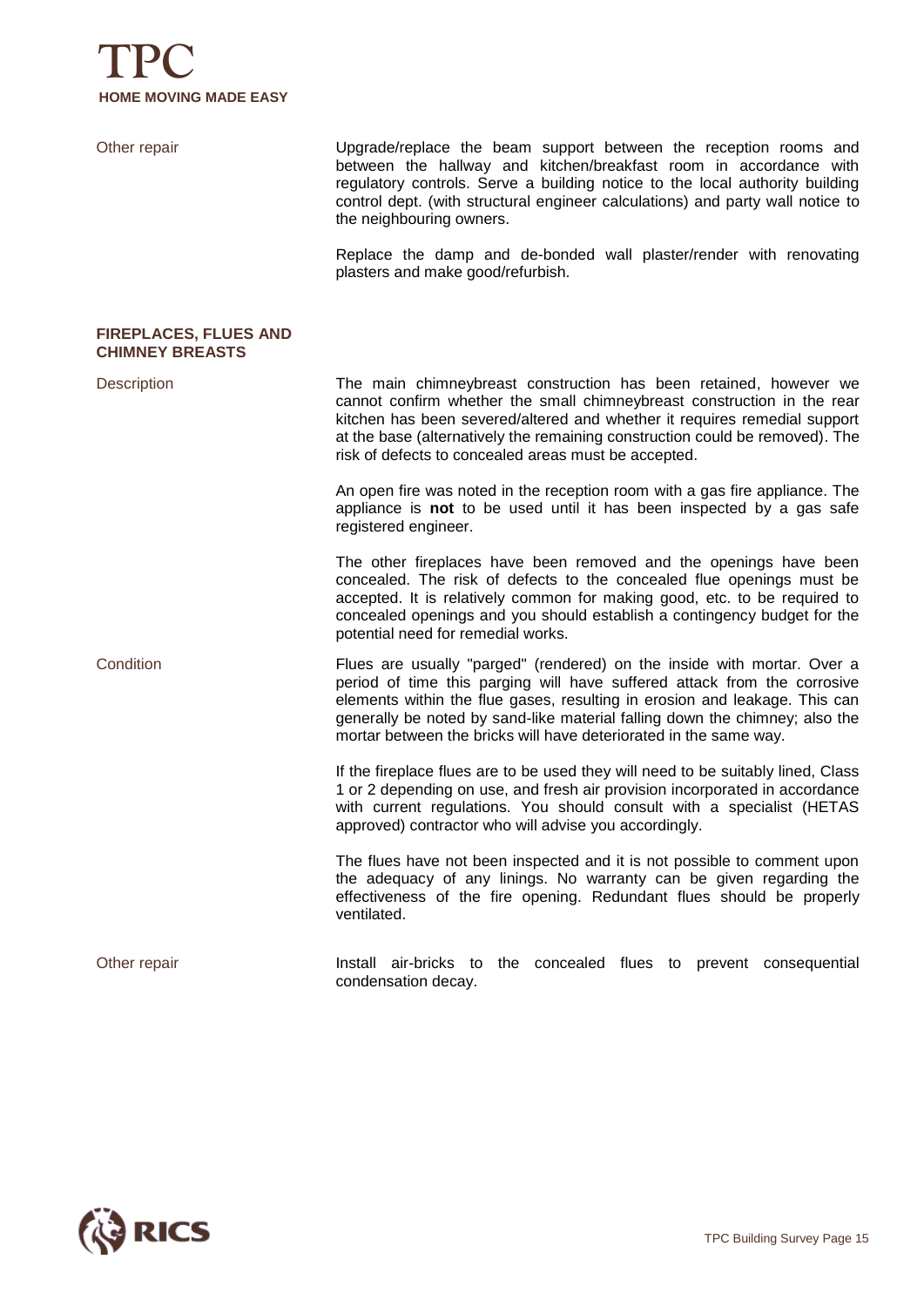

#### **FLOORS**

| <b>Description</b>    | The floors comprise timber boarding on suspended timber joists, except in<br>the kitchen which comprises solid ground bearing construction.                                                                                                                                                                                                                                                                                                               |
|-----------------------|-----------------------------------------------------------------------------------------------------------------------------------------------------------------------------------------------------------------------------------------------------------------------------------------------------------------------------------------------------------------------------------------------------------------------------------------------------------|
|                       | The structural floor timbers were concealed and the possibility of defects,<br>including dry rot and/or wood-boring beetle attack etc., being present to<br>inaccessible timbers cannot be ruled out, therefore the risk of concealed<br>defects must be accepted.                                                                                                                                                                                        |
|                       | Where pipes are built into or below solid floors, leaks can be hard to trace<br>and rectify. Without disruptive investigations it is not possible to confirm that<br>the pipes are adequately protected in pipe channels, therefore the risk of<br>concealed defects must be accepted.                                                                                                                                                                    |
| Condition             | We were unable to confirm the condition of the structural floor timbers as<br>this can only be suitably substantiated by pulling up the floorboards. Due to<br>the age of the property, excess deflection noted, dampness defects and<br>inherent risk of timber rot and decay, etc. we would advise that the<br>floorboards are pulled up. The risk of concealed defects must be accepted.                                                               |
|                       | The solid floor appeared without any significant defects at the time of the<br>inspection. Nonetheless, minor settlement due to defective and poorly<br>compacted fill/hardcore is fairly common in a property of this age and type,<br>though this defect can be simply rectified by use of self-levelling screeds.<br>The need for expensive pin & grout underpinning/ground remediation is only<br>required for significant ground settlement defects. |
|                       | We suspect that the solid ground bearing floor construction does not<br>comprise a suitable damp proof membrane and we would advise that a<br>suitable damp-proofing agent is applied to resist rising damp and<br>consequential decay.                                                                                                                                                                                                                   |
| Further investigation | Prior to an exchange of contracts, pull up the floorboards to establish<br>whether remedial action is required.                                                                                                                                                                                                                                                                                                                                           |
| <b>WINDOWS</b>        |                                                                                                                                                                                                                                                                                                                                                                                                                                                           |
| Description           | The windows comprise double-glazed construction.                                                                                                                                                                                                                                                                                                                                                                                                          |
| Condition             | The double-glazed windows appeared generally serviceable, however<br>routine ease and adjustment, etc. is required to certain units to ensure that<br>they are operating satisfactorily. In addition, they did not comprise trickle<br>vents and this omission increases the potential for high humidity when it is<br>not feasible to open them.                                                                                                         |
| <b>INTERIOR DOORS</b> |                                                                                                                                                                                                                                                                                                                                                                                                                                                           |
| Description           | The internal doors comprise timber construction.                                                                                                                                                                                                                                                                                                                                                                                                          |
| Condition             | A detailed inspection of all the doors was not made but they were noted to<br>be generally in a serviceable condition. However, some routine ease and<br>adjustment and ironmongery repairs are required.                                                                                                                                                                                                                                                 |

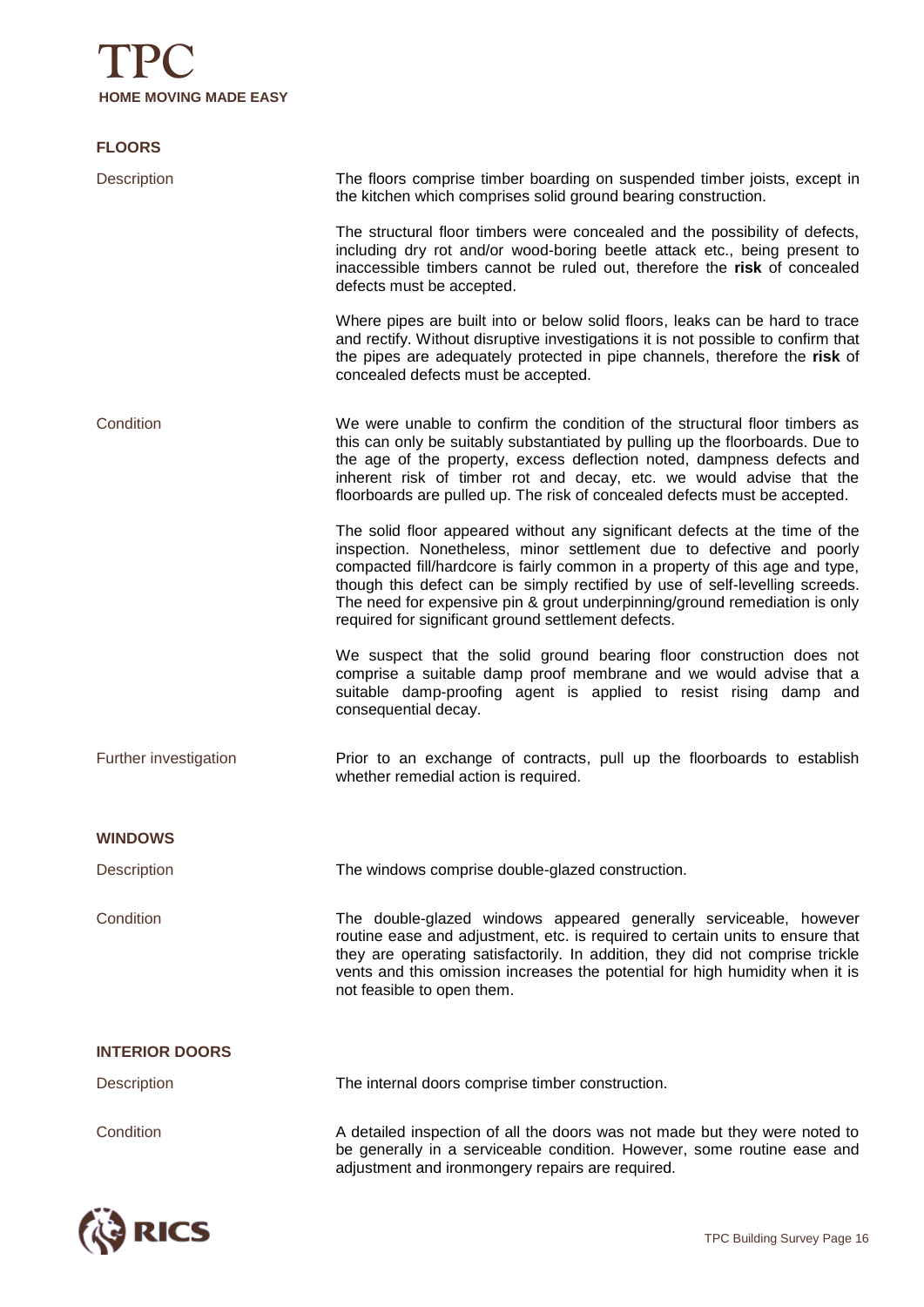#### **STAIRCASES**

| Description                                    | The staircase comprises timber construction. We were unable to inspect the<br>underside of the staircase and the risk of defects must be accepted. Due to<br>the age of the property there is the potential for defects such as woodworm,<br>etc. and you may wish to carry out a precautionary investigation.                                                                                                                                                                                                                                                                                                              |
|------------------------------------------------|-----------------------------------------------------------------------------------------------------------------------------------------------------------------------------------------------------------------------------------------------------------------------------------------------------------------------------------------------------------------------------------------------------------------------------------------------------------------------------------------------------------------------------------------------------------------------------------------------------------------------------|
|                                                | As to be expected in a property of this age the pitch is steeper and the<br>treads shorter than current regulations require and the health and safety risk<br>is increased. We would advise that an additional handrail is installed.                                                                                                                                                                                                                                                                                                                                                                                       |
| Condition                                      | The accessible staircase appeared without obvious defect at the time of the<br>inspection.                                                                                                                                                                                                                                                                                                                                                                                                                                                                                                                                  |
| <b>BUILT IN AND KITCHEN</b><br><b>FITTINGS</b> |                                                                                                                                                                                                                                                                                                                                                                                                                                                                                                                                                                                                                             |
| <b>Description</b>                             | The kitchen is fitted with traditional floor and wall units. The acoustic pad to<br>the underside of the sink may comprise asbestos fibres and great care in<br>accordance with health and safety regulations is required if any work<br>whatsoever is carried out to asbestos containing materials.                                                                                                                                                                                                                                                                                                                        |
| Condition                                      | A detailed inspection of all cupboards and fittings was not made but these<br>were noted to be in a satisfactory condition at the time of the inspection.                                                                                                                                                                                                                                                                                                                                                                                                                                                                   |
| <b>SANITARY FITTINGS</b>                       |                                                                                                                                                                                                                                                                                                                                                                                                                                                                                                                                                                                                                             |
| <b>Description</b>                             | Traditional sanitary fittings were evident.                                                                                                                                                                                                                                                                                                                                                                                                                                                                                                                                                                                 |
| Condition                                      | A detailed inspection of all sanitary fittings was not made but these were<br>noted to be in a satisfactory condition at the time of the inspection.                                                                                                                                                                                                                                                                                                                                                                                                                                                                        |
| Further investigation                          | Your solicitor is to establish whether local authority building control<br>approvals are available and in order for the shower room sanitary fitting<br>installations. If they are not, building control regulation approval is to be<br>applied for.                                                                                                                                                                                                                                                                                                                                                                       |
| <b>INTERIOR DECORATIONS</b>                    |                                                                                                                                                                                                                                                                                                                                                                                                                                                                                                                                                                                                                             |
| Description                                    | Internal decorations are generally of simple type, with papered and painted<br>wall surfaces and gloss painted woodwork. There are areas of glazed wall<br>tiling.                                                                                                                                                                                                                                                                                                                                                                                                                                                          |
| Condition                                      | The property requires interior refurbishment; moreover, further marking and<br>discolouration is likely to become apparent when furnishings and fixtures<br>are removed, therefore you are advised to budget accordingly for the high<br>cost of full interior refurbishment. In a property of this age and type it is<br>probable that the original internal paintwork may contain lead. Complete<br>removal of lead-based paint can pose a health risk unless correct<br>procedures are followed. Urgent action is not required but should removal<br>be planned, advice should be obtained from the relevant trade body. |

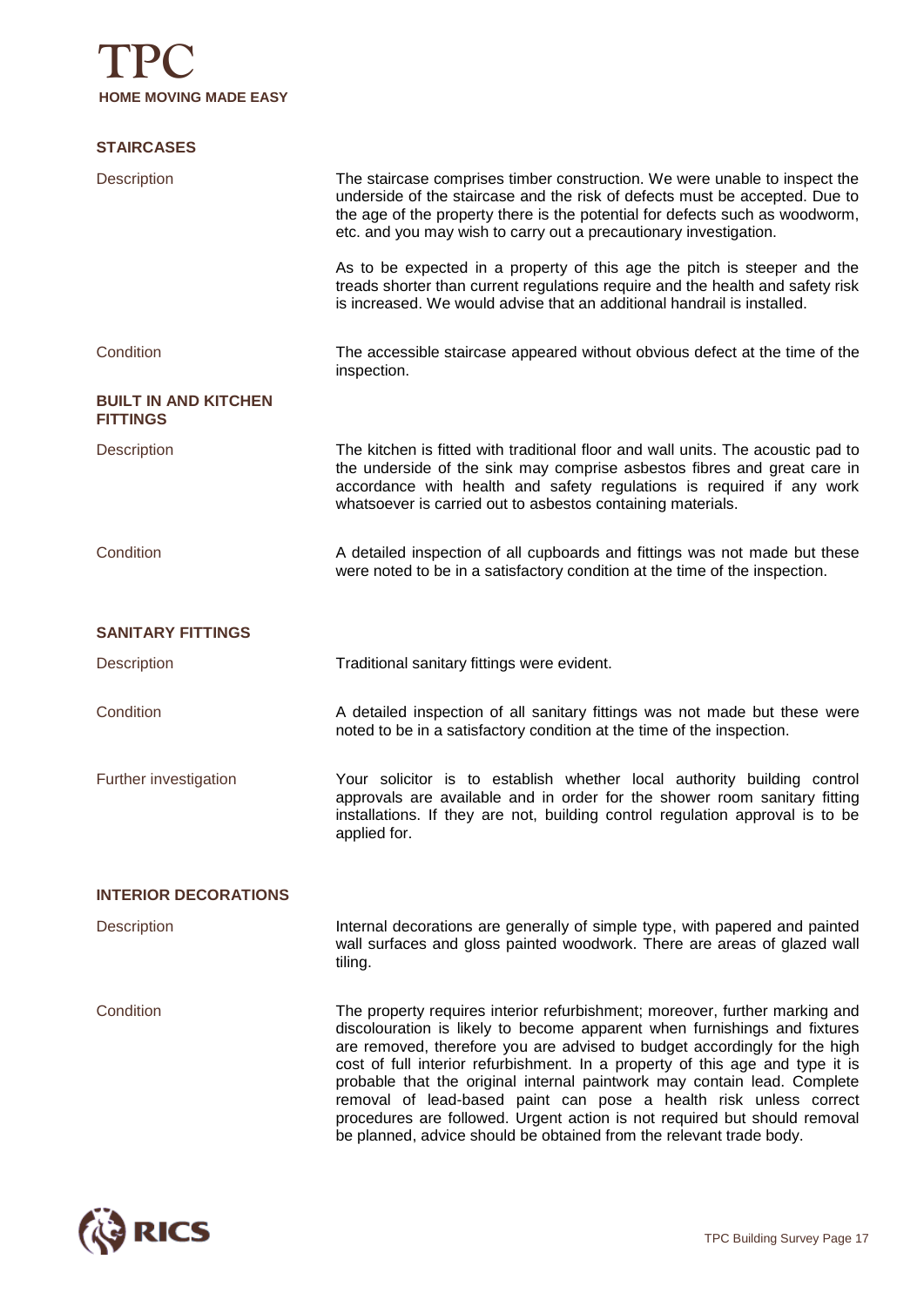

#### **CONDENSATION**

| Inspection   | During the inspection we noted some condensation/mould decay, therefore<br>remedial action is advised. The risk of revealing further condensation/mould<br>damage upon removing fixtures and fittings when carrying out redecoration<br>must be accepted. You are advised that excess mould (toxic black mould)<br>can carry a serious health risk to vulnerable persons. |
|--------------|---------------------------------------------------------------------------------------------------------------------------------------------------------------------------------------------------------------------------------------------------------------------------------------------------------------------------------------------------------------------------|
| Other repair | Use an abrasive cleaner and mould wash concentrate solution to remove all<br>mould decay and make good prior to interior refurbishment. Install a<br>mechanical extract fan in the shower room with humidistat control to prevent<br>high humidity and to ensure that suitable air-changes are incorporated.                                                              |

#### **HEALTH & SAFETY ADVICE**

Comment **Any materials that we suspect may contain asbestos fibres have been** noted; however asbestos containing materials are often concealed, therefore the **risk** must be accepted. Competent asbestos surveyor to carry out a detailed asbestos survey and to advise accordingly prior to an exchange of contracts.

> Low level glazing to doors and glazing adjacent to doors (1500mm from the finished floor level in critical locations) must comprise safety glass to comply with current safety requirements. We would advise that the existing noncompliant glass is replaced with safety glazing or safety film applied in accordance with current safety standards.

> Install fire authority approved smoke/heat detectors in accordance with manufacturer's instructions and ensure that they are periodically serviced. Install a carbon monoxide detector in accordance with manufacturer's instructions.

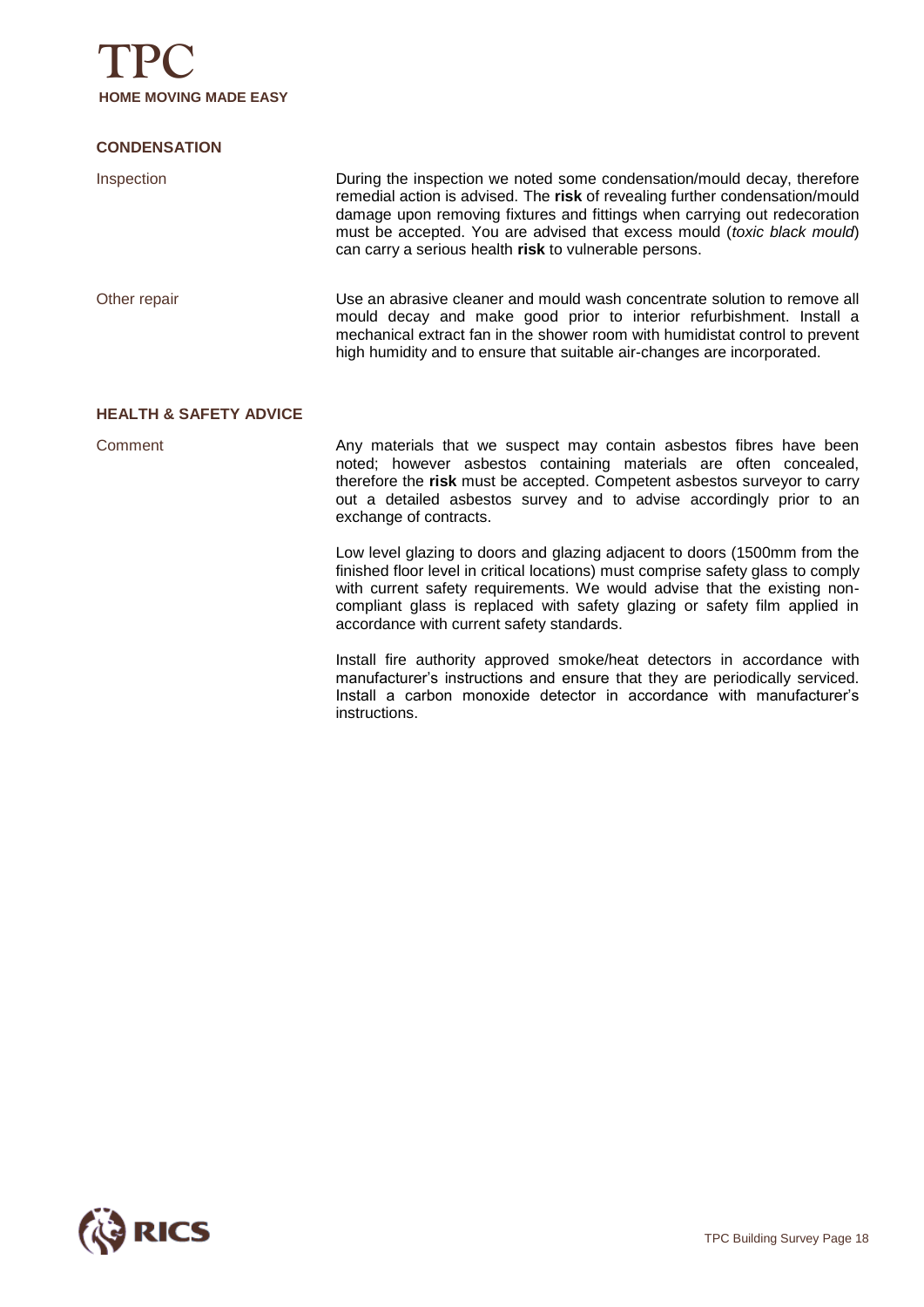### **SERVICES**

| <b>NOTE</b>           | Only detailed specialist tests will confirm the adequacy, efficiency<br>and/or safety of services' installations. Surveyors are not qualified to<br>undertake these tests. Any comments on services in this report are<br>made by way of general observation of the visible parts only. We<br>would advise that you arrange for the services' installations to be<br>inspected by specialists prior to an exchange of contracts so that you<br>are aware of any associated remedial costs.                                                                                                                                                                                                                    |
|-----------------------|---------------------------------------------------------------------------------------------------------------------------------------------------------------------------------------------------------------------------------------------------------------------------------------------------------------------------------------------------------------------------------------------------------------------------------------------------------------------------------------------------------------------------------------------------------------------------------------------------------------------------------------------------------------------------------------------------------------|
| <b>DRAINAGE</b>       |                                                                                                                                                                                                                                                                                                                                                                                                                                                                                                                                                                                                                                                                                                               |
| <b>Description</b>    | Drainage is assumed to connect into the public sewer via a system which<br>may be shared with adjoining owners. The responsibility for drainage will be<br>upon the owner and possibly the local water company. Your solicitor will<br>advise accordingly.                                                                                                                                                                                                                                                                                                                                                                                                                                                    |
|                       | You are advised that the underground drainage is concealed and we cannot<br>substantiate its configuration and whether any soakaway chambers, etc. are<br>present. The only way to substantiate the condition, configuration and<br>efficiency of the drainage installation is to carry out a detailed CCTV scan,<br>therefore we would advise that this is carried out.                                                                                                                                                                                                                                                                                                                                      |
| Condition             | It was not possible to access the inspection chamber/manhole to the rear as<br>it was concealed beneath the garden/soil, etc., therefore the risk of defects<br>must be accepted. In a building of this age there is a risk that drain defects<br>will have developed and the condition can only be fully established by a<br>detailed drains test (CCTV scan); we would advise that a competent<br>contractor accesses the cover so that a thorough inspection can be carried<br>out. The risk of defects to concealed areas must be accepted. Underground<br>drainage defects often lead to soil erosion/softening which can undermine<br>the foundations, therefore a precautionary inspection is advised. |
|                       | The soil and vent pipe comprises cast-iron to the base and PVC pipework to<br>the upper section.                                                                                                                                                                                                                                                                                                                                                                                                                                                                                                                                                                                                              |
| Other repair          | Replace the cast-iron section of the soil and vent pipe with modern plastic<br>pipework.                                                                                                                                                                                                                                                                                                                                                                                                                                                                                                                                                                                                                      |
| Further Investigation | Carry out a CCTV scan of the underground foul and surface water drainage<br>to establish whether remedial action is required.                                                                                                                                                                                                                                                                                                                                                                                                                                                                                                                                                                                 |
| <b>COLD WATER</b>     |                                                                                                                                                                                                                                                                                                                                                                                                                                                                                                                                                                                                                                                                                                               |
| Description           | The property is connected to the mains water supply. The main stopcock is<br>located under the sink and is to be labelled for emergency use and<br>periodically tested.                                                                                                                                                                                                                                                                                                                                                                                                                                                                                                                                       |
|                       | Given the age of the building, hidden pipework may contain lead sections<br>which ideally should be replaced for health reasons. Underground supply<br>pipework has not been inspected. In a property of this age, if it has not<br>already been replaced, the pipework is likely to be of lead or cast-iron and<br>will need renewal. The risk of defects to concealed areas must be accepted.                                                                                                                                                                                                                                                                                                               |

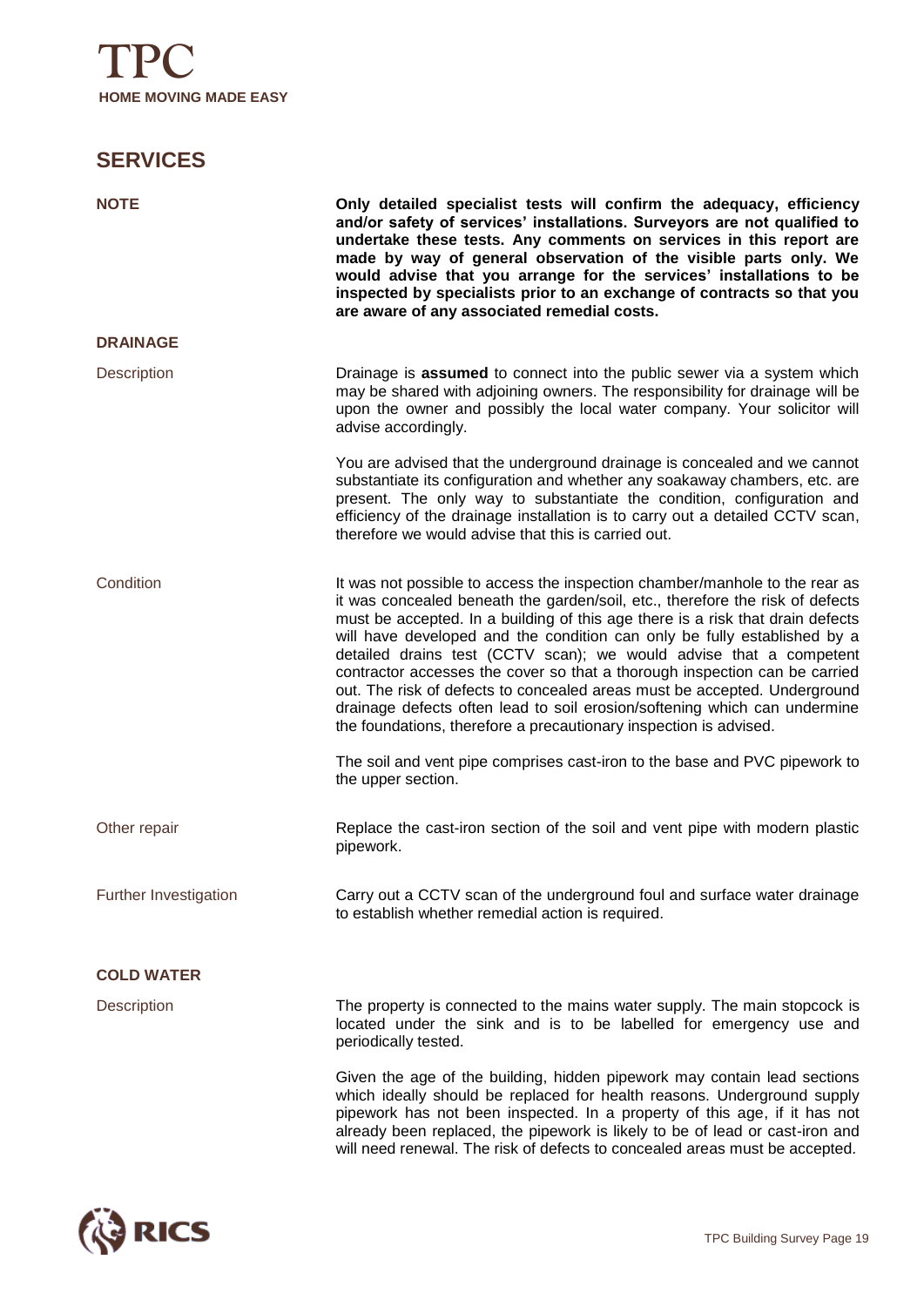# **TPC HOME MOVING MADE EASY**

| Condition             | The mains pressure appeared satisfactory at the time of the inspection. The<br>water supply and storage is to be periodically tested by a suitably qualified<br>person.                                                                                                                                         |
|-----------------------|-----------------------------------------------------------------------------------------------------------------------------------------------------------------------------------------------------------------------------------------------------------------------------------------------------------------|
|                       | We are unable to confirm whether the pipework beneath the timber ground<br>floor is lagged to prevent frost damage, therefore the risk of defects must be<br>accepted. When the floorboards are lifted, assess whether remedial action<br>is required. The risk of defects to concealed areas must be accepted. |
| Further Investigation | Competent plumber to inspect for the presence of lead service pipework.                                                                                                                                                                                                                                         |
| <b>GAS</b>            |                                                                                                                                                                                                                                                                                                                 |
| <b>Description</b>    | The property is connected to the mains gas supply. A traditional gas-fired<br>floor mounted boiler was evident in the kitchen.                                                                                                                                                                                  |
| Condition             | The boiler is dated and inefficient and is subject to replacement. If it is to be<br>retained, the engineer is to confirm its safety and whether it is receiving<br>adequate fresh air supply.                                                                                                                  |
| Other repair          | Install a new high efficiency gas-fired condensing boiler.                                                                                                                                                                                                                                                      |
| Further investigation | In view of the complexity of regulation and safety implications we would<br>advise that an inspection of the boiler installation and all other gas<br>appliances and fittings, etc. is carried out by a gas safety registered<br>engineer if there is no appropriate inspection documentation.                  |
| <b>ELECTRICITY</b>    |                                                                                                                                                                                                                                                                                                                 |
| Description           | The property is connected to the mains electrical supply. The fuseboard is<br>located in the hallway. The surface fixed cabling breaches current<br>regulations (BS-7671).                                                                                                                                      |
| Condition             | The electrical installation appears dated and non-compliant with current<br>safety standards. This assumption, however, is to be confirmed by a<br>competent electrician prior to an exchange of contracts.                                                                                                     |
| Other repair          | Competent NICEIC or ECA registered electrical contractor to test the<br>electrical circuitry and report as to its condition, together with a quotation for<br>upgrade in accordance with BS-7671.                                                                                                               |
| <b>HEATING</b>        |                                                                                                                                                                                                                                                                                                                 |
| <b>Description</b>    | Central heating is provided by way of pumped circulation from the gas-fired<br>boiler, serving steel panel radiators of varying sizes to locations throughout<br>the property.                                                                                                                                  |

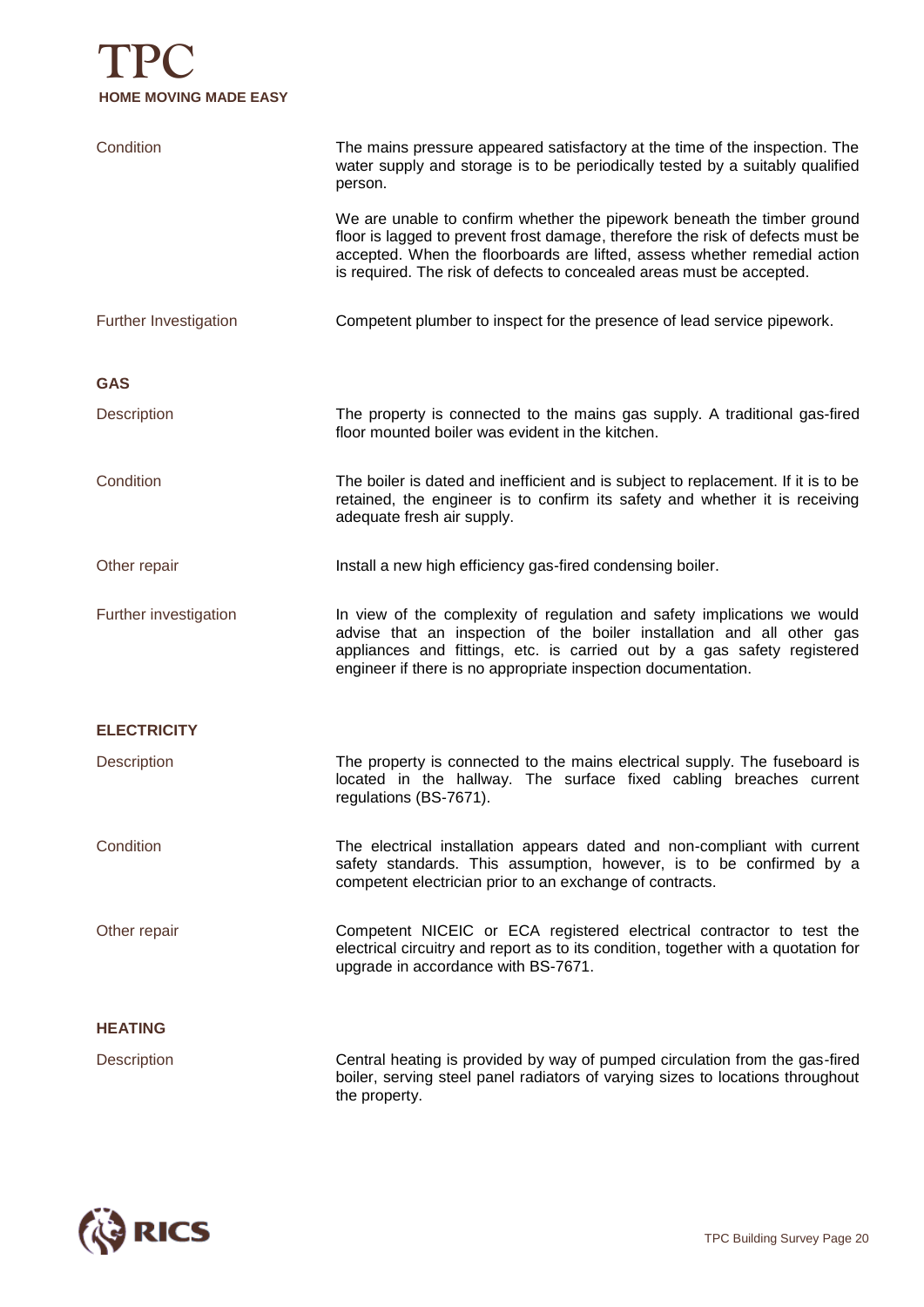# **TPC HOME MOVING MADE EASY**

| Condition                 | You are advised that steel panel radiators have a serviceable life of approx.<br>25 years and you should budget for replacement as the units appeared to<br>be approaching the end of their serviceable life. Due to its age we suspect<br>that the whole heating system (pipework etc.) may need to be replaced,<br>therefore you should budget accordingly for the high cost. |
|---------------------------|---------------------------------------------------------------------------------------------------------------------------------------------------------------------------------------------------------------------------------------------------------------------------------------------------------------------------------------------------------------------------------|
| Other repair              | Replace the dated radiators with new high efficiency steel panel radiators<br>and new service pipework. Competent heating engineer to advise on the<br>type and location and the need for service pipework replacement.                                                                                                                                                         |
| Further Investigation     | Evidence of recent, regular and satisfactory servicing should be obtained. If<br>it is not possible to obtain such evidence then the system must be tested<br>and serviced by a competent heating engineer prior to an exchange of<br>contracts.                                                                                                                                |
| <b>HOT WATER</b>          |                                                                                                                                                                                                                                                                                                                                                                                 |
| <b>Description</b>        | Hot water is stored and distributed from the hot water cylinder.                                                                                                                                                                                                                                                                                                                |
| Condition                 | The cylinder is inefficient and under-sized and is unlikely to provide<br>adequate pressurised hot water supply during peak demand. The heating<br>engineer is to inspect and advise accordingly (upgrade costs will be high).                                                                                                                                                  |
|                           | The hot water tap in the kitchen was faulty and the pressure was very low.                                                                                                                                                                                                                                                                                                      |
| Other repair              | Competent plumber to repair/replace the defective hot water tap in the<br>kitchen.                                                                                                                                                                                                                                                                                              |
| <b>THERMAL INSULATION</b> |                                                                                                                                                                                                                                                                                                                                                                                 |
| Comment                   | The property is likely to achieve a below average energy conservation rating<br>score. A domestic energy rating assessment certificate must be made<br>available so that you are aware of the cost and future marketability<br>implications with regard to this particular property.                                                                                            |

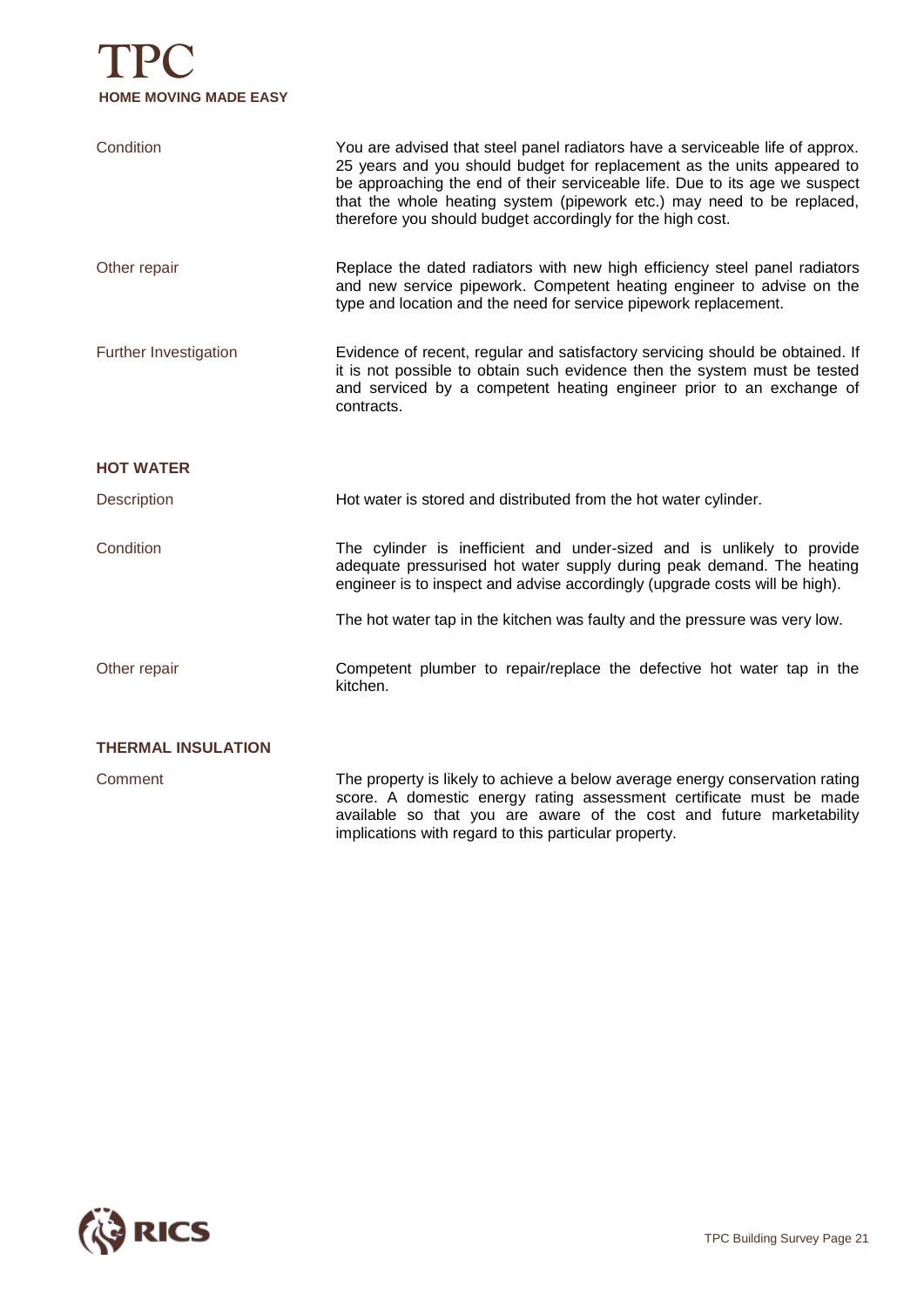

### **GROUNDS**

| <b>THE SITE</b>       |                                                                                                                                                                                                                                                                                                                                      |
|-----------------------|--------------------------------------------------------------------------------------------------------------------------------------------------------------------------------------------------------------------------------------------------------------------------------------------------------------------------------------|
| <b>Description</b>    | Small-sized rear garden. Your solicitor is to establish the actual property<br>demise and boundary demarcation prior to an exchange of contracts.                                                                                                                                                                                    |
|                       | The exterior grounds would benefit from upgraded surface water drainage<br>provision to mitigate the risk of ponding, etc.                                                                                                                                                                                                           |
| Condition             | The grounds are generally serviceable. The electrician is to ensure that the<br>exterior installation accords with BS-7671. The shed is dilapidated and is<br>subject to replacement.                                                                                                                                                |
| <b>EXTERNAL AREAS</b> |                                                                                                                                                                                                                                                                                                                                      |
| <b>Description</b>    | General paving, hardstanding and timber decking. Timber fencing and<br>masonry walls to the boundaries.                                                                                                                                                                                                                              |
| Condition             | The external areas require remedial repair, upgrade and overhaul. The rear<br>masonry walling is defective and excess sway was noted, therefore restraint<br>is advised in the interests of health and safety.                                                                                                                       |
| Other repair          | Provide restraint (vertical posts, etc.) to the rear boundary wall in the<br>interests of health and safety. Carry out masonry and pointing repairs to the<br>boundary walls. Insert a damp proof course between the partition walls and<br>main elevation walling to mitigate the risk of bridging damp and<br>consequential decay. |
|                       | Carry out boundary fencing and post repair/replacement and apply<br>preservatives. Overhaul the paving, hardstanding and timber decking and<br>apply preservatives. Carry out masonry repair to the rear brick edging.                                                                                                               |

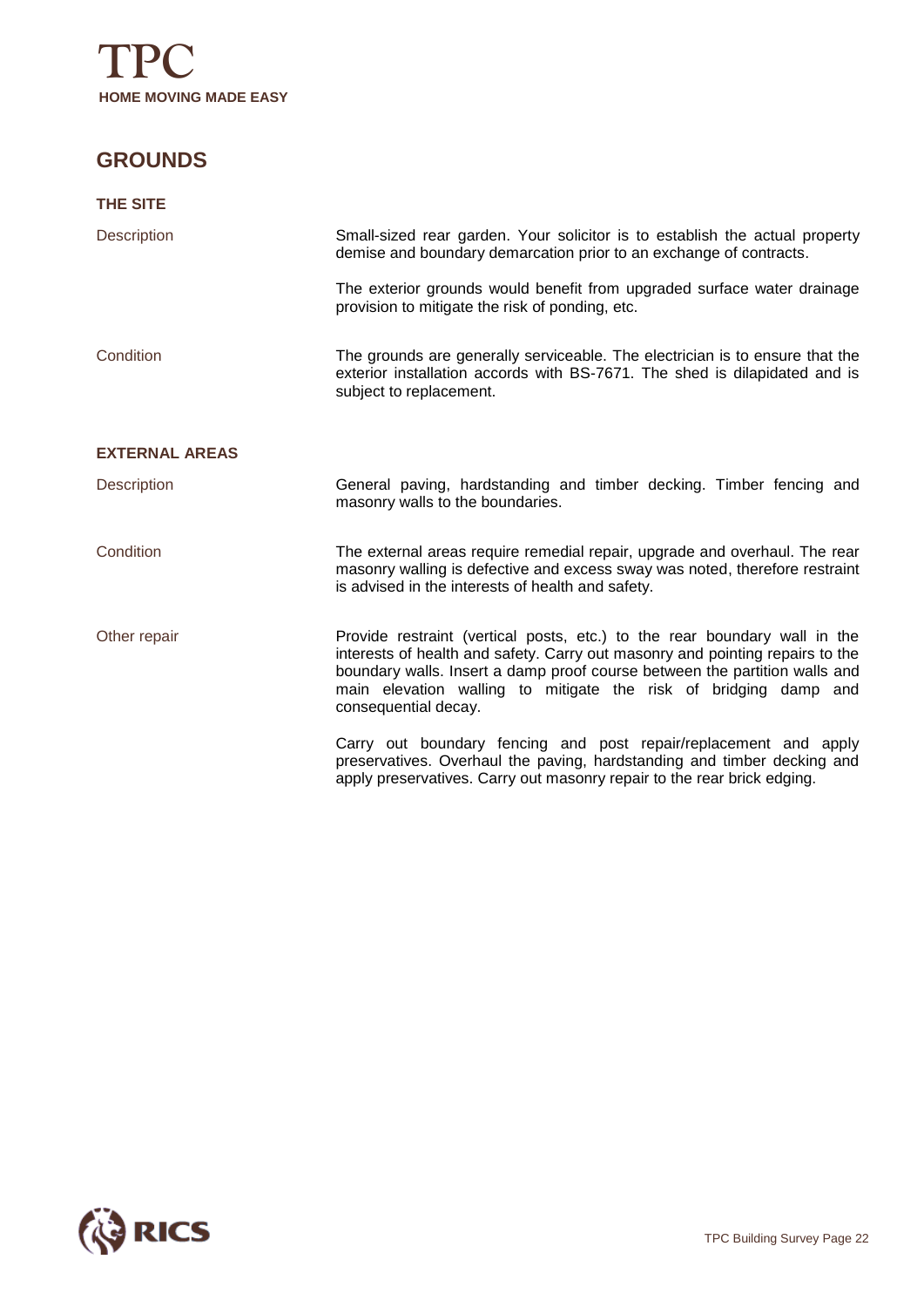

### **STRUCTURAL RISKS**

### **NATURAL SUBSIDENCE RISK** Geology The geological survey map shows the property standing in sand and gravel with lenses of silt, clay and peat overlying river terrace deposits. Comments Clay and silt is subject to seasonal variations which can cause structural movement as a result of shrinkage and expansion. Sand subsoil is at risk from washout of fine particles (soil erosion) due to free running ground water. From our single inspection there was no indication the property under inspection is adversely affected. **TREES** Inspection The neighbouring owners are to manage their trees in accordance with BS-3998 to mitigate the risk of nuisance and adverse tree root action. Neighbouring owners to be reminded of their duty of care. **STRUCTURAL MOVEMENT** Past and current movement In properties of this age the foundation depth is not taken down to a level that is currently required and the foundations are more at risk from

disturbances from water tables, underground streams, leaking soil and rainwater pipes and water being extracted from the soil due to the action of vegetation/tree roots, etc. From our single inspection there is no indication the property under inspection is adversely affected.

Risk of future movement The risk of future movement, in our opinion, is low to moderate.

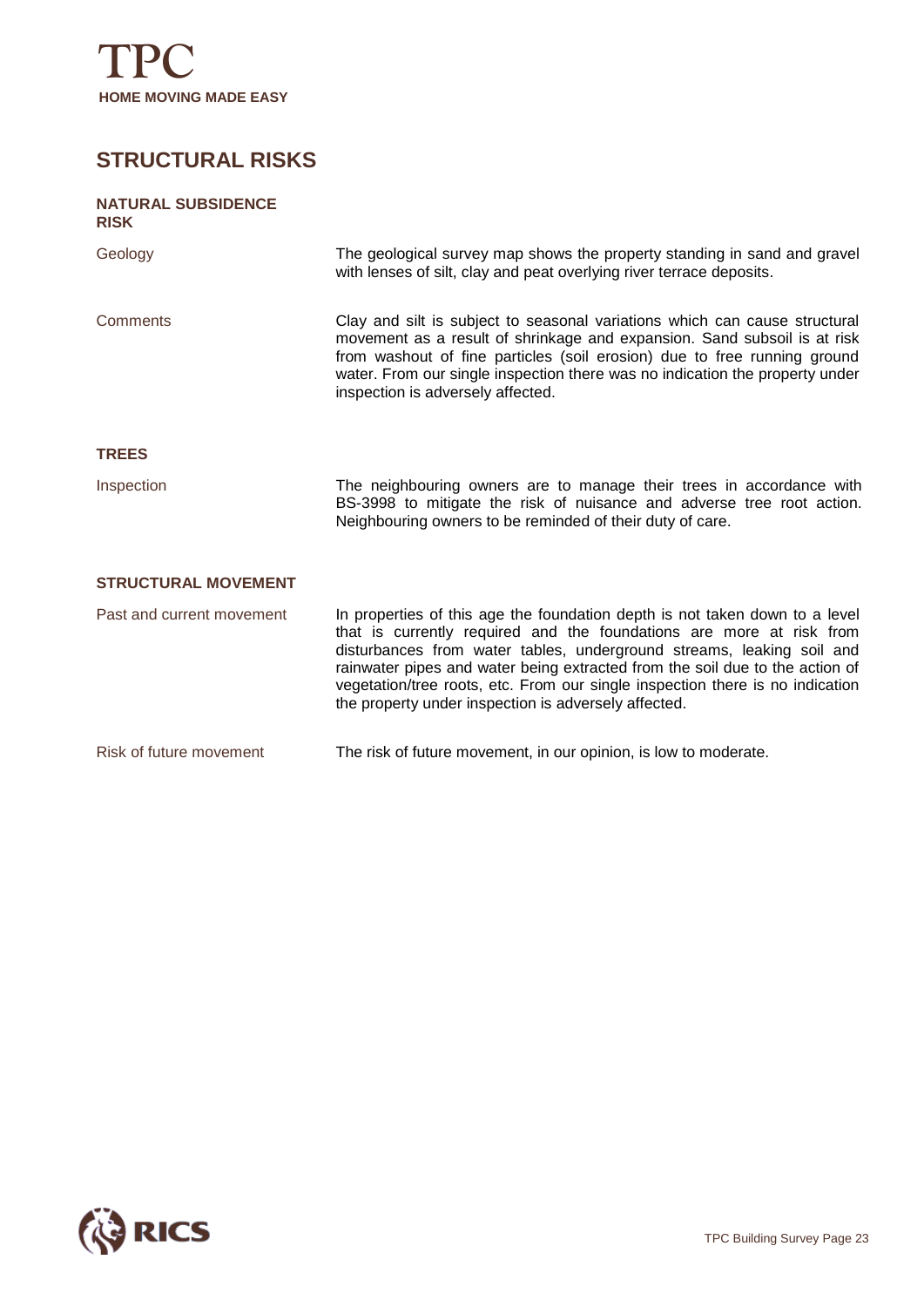

#### **OUR TERMS & CONDITIONS**

1. These terms and conditions form (together with the terms of engagement) part of a contract between Thorburn Property Consultants Ltd (TPC Ltd), and the Customer named on the report. These terms and conditions apply to the exclusion of all other terms and conditions. The Report provided is solely for the use of the Client and the Client's professional advisers, and no liability to anyone else is accepted.

Important: No-one should rely on the report or make any inferences from it beyond the extent of the original instructions accepted by TPC Ltd.

- 2. The **purpose of the inspection** and the verbal and written reports is to put the present condition and performance of the property into an overall perspective and this inspection will be undertaken by a person (the "Surveyor") who is assessed and approved by TPC Ltd.
- 3. The report is **NOT a guarantee** that the property is free from defects other than those mentioned in the report, nor is it an insurance policy.
- 4. The report will **NOT include a market valuation** unless additional fees are agreed in writing beforehand.
- 5. The report **WILL include an IRV** Insurance Reinstatement Valuation based on the Guide to House Rebuilding Costs prepared by the Building Cost Information Service of the Royal Institution of Chartered Surveyors and The Association of British Insurers.
- 6. The report follows a **visual inspection of the accessible parts** of the property. Notes are taken during the inspection and these notes contain the original information to which the Surveyor refers and upon which the Surveyor relies when subsequently reporting to a client, either verbally or in writing. A written report supersedes any verbal report and should be considered fully before any legally binding decision is made in respect of any expenditure on the property.
- 7. The inspection and report will focus on the **condition of the principal elements** of the property. Fittings and finishes will be subject to general inspection only. Comparatively minor points will be excluded. Permanent outbuildings converted to habitable use will be inspected to the same level as the main house.
- 8. There will be **practical limitations** on the scope of the inspection. The Surveyor will not break out or open up the structure, lift fitted carpets, cut floorboards, remove the bath panel, etc. or move heavy or delicate furniture. Ladders are carried for access to flat roofs and structures up to a height of three metres. The Surveyor will inspect accessible and safe roof spaces and areas below floors, but will be unable to report that parts of the property which are covered, unexposed or otherwise inaccessible are free from defects.
- 9. The surveyor is not responsible for identifying **Japanese or any other knotweed** whatsoever. TPC take no responsibility for its presence; cost of eradication, and any adverse effect on the property. We would advise that you instruct a horticulturist prior to an exchange of contracts.
- 10. The report will include a **Summary** that will summarise the Surveyor's findings under the headings of "property", "brief overall assessment", "serious defects", "essential repairs", "other repairs", "further investigation", "environmental matters" and "matters for your Solicitor". The comments in this summary are derived from the report and must be read in conjunction with the report in its entirety.
- 11. **"Serious defects"** are defined as defects that, in the Surveyor's opinion, threaten the stability and safety of the structure or of persons using the property. Examples include subsidence; wall-tie failure; excessive bowing or fracturing of walls or chimneystacks; and extensive dry rot in structural timbers.
- 12. **"Essential repairs"** are defined as defects that, in the Surveyor's opinion, require attention without delay to prevent the defect from becoming a "serious defect". Examples include failing roof coverings; blocked, broken or inadequate gutters and downpipes; heavily eroded pointing; and active beetle infestation.
- 13. **"Other repairs"** are defined as defects that, in the Surveyor's opinion, are not "serious defects" or "essential repairs" within our definition, but require attention either now or at some time in the future to put the property into, or maintain it in, good condition for its age and type. Examples include plasterwork repairs; insulation upgrades; internal and external decorations.
- 14. **"Further investigation"** is recommended where the Surveyor has good reason to suspect the presence of a "serious defect" or "essential repair" but has been unable to confirm this or ascertain the extent of the problem. Examples include blocked or leaking drains; timber decay; questionable alterations to the structure. A further investigation may also be necessary when the surveyor believes it is necessary to refer the matter to an appropriately qualified person – i.e. NICEIC/ECA electrician – Gas Safety Registered Accredited Engineer.